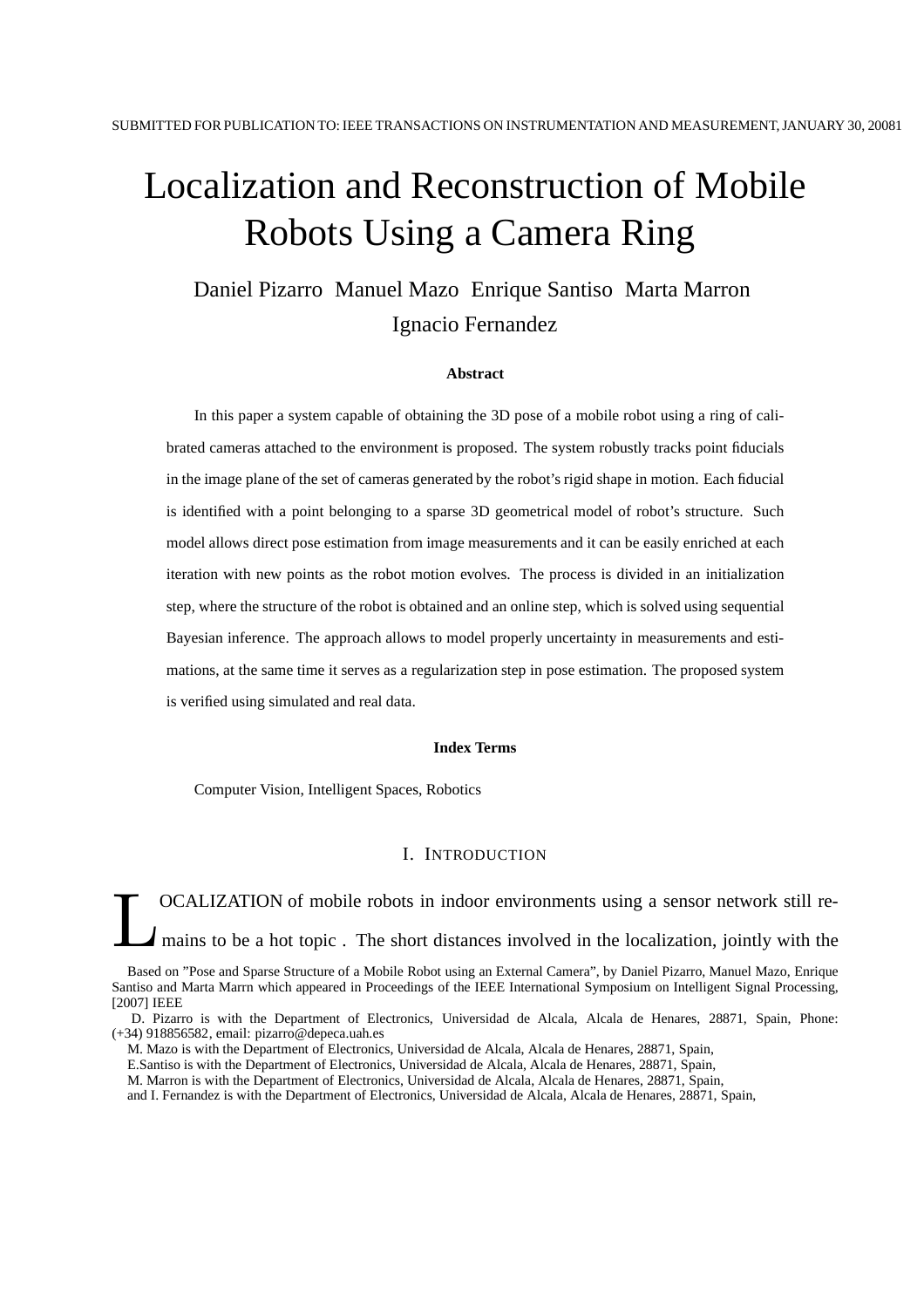structural elements found inside buildings, avoids in most of the cases to adapt the same radio technology that successfully made possible to partially solve outdoor localization. Instead, the special conditions of indoor localization requires different approaches as it fits better with short range sensors such as vision, ultrasounds, or recently ultra wide band (UWB) sensors.

We propose in this paper a method to retrieve the pose of a mobile robot using vision sensors that are attached to the indoor environment. The cameras form part of a sensor network known as "Intelligent Space" [1] [2] [3]. The idea behind is to place sensors in a bounded area, which are connected to a centralized system which analyze the information and make decisions. A set of "agents" such as robots, display screens or any other electronic device, are remotely controlled by the environment to accomplish a certain task. Knowing where such agents are, specially mobile robots, with enough accuracy and robustly is quite important for almost any oriented application of "Intelligent Spaces" like human assistance, robot cleaning, surveillance and more.

## *A. Previous Works*

Despite the potential of using camera networks to localize robots, there are relatively few publications on this area compared to those in which the camera is uniquely inside the robot [4] [5]. Some examples of robot localization with camera networks can be found in the literature, where the robot is equipped with artificial landmarks, either active [6] [7] or passive ones [8] [9]. In other works a model of the robot, either geometrical or of appearance [10] [11], is learnt previously to the tracking task. In [12] and [13], the position of static and dynamic objects is obtained by multiple camera fusion inside an occupancy grid. An appearance model is used afterwards to ascertain which object is each robot. Despite the technique used for tracking, the common point of many of the proposals found in the topic comes from the fact that rich knowledge is obtained previously to the tracking, in a supervised task.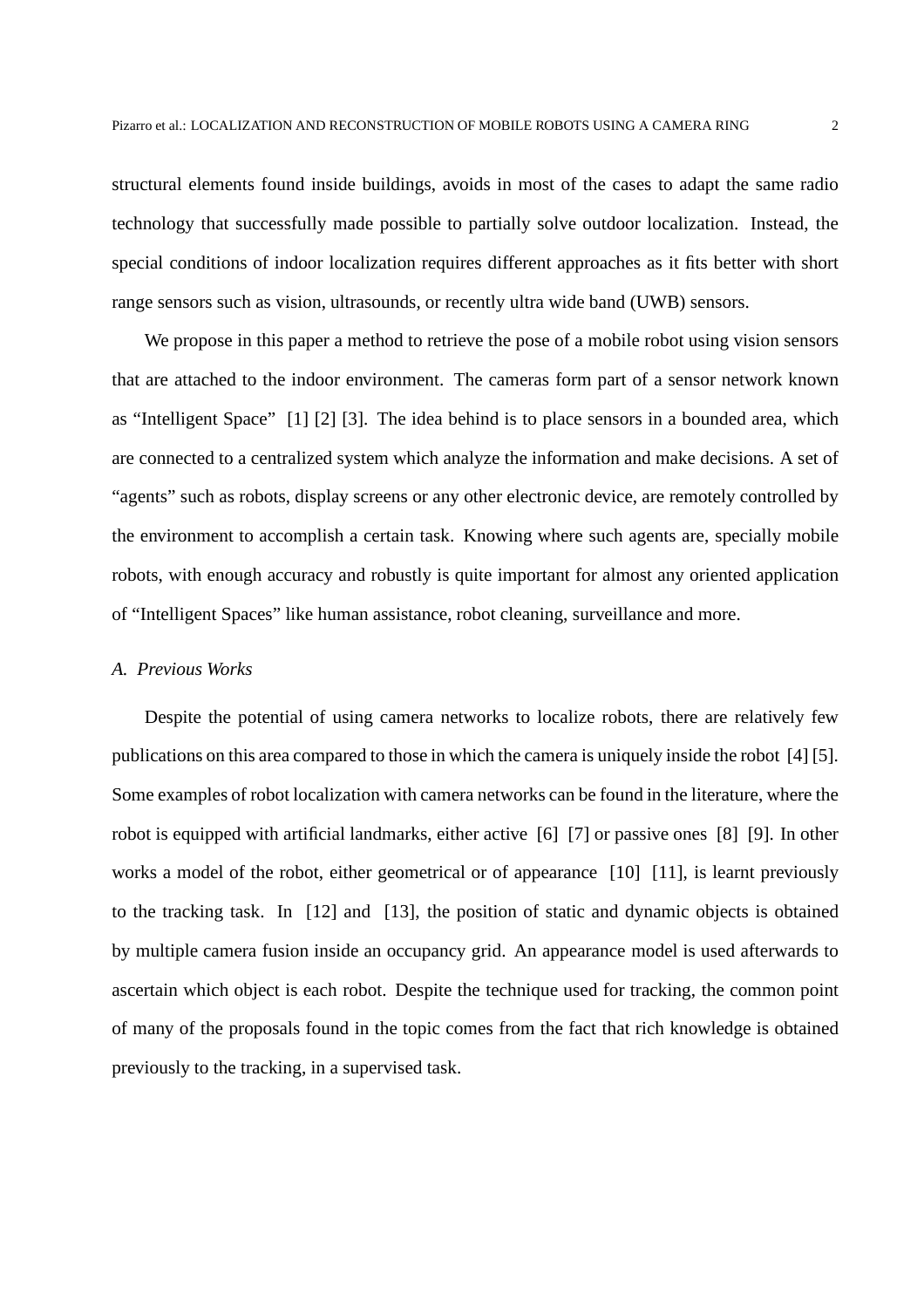#### *B. Localization based on Natural Appearance*

In this paper we present a localization system which not necessary relies on invasive beaconing or previous supervised learning tasks. Instead of that, we propose a system that does not need artificial landmarks placed on the robot or any initially learned CAD model of its structure. The system needs only as prior information, the rigidity assumption in the geometry of the object to track and the calibration parameters from the set of cameras.

Obtaining the pose of a mobile robot using cameras, in the absence of other information, requires to define a common coordinate origin attached to the robot's volume from which to refer the pose. As a consequence, in general terms, the pose cannot be recovered without recovering also geometrical information that defines the robot's coordinate origin. In most of the cases the robot's geometry is easily observed in the images as points, lines or any other tractable entity, whose threedimensional equivalent is possible to be inferred from image projections. As a consequence, in this paper the robot's pose is jointly obtained with a set of three-dimensional points from the robot's structure.

The computer vision community has developed a set of wide accepted solutions for the problem of obtaining rigid structure from motion. There are many publications of both sequential [5] [14] and batch approaches [15] [16] [17] and it is considered a mainly solved problem. Most of these methods are focused on scene reconstruction using a moving camera, so that the geometry completely surrounds it, instead of occupying a small amount. The main efforts are spent at the moment on the creation of unsupervised methods for reconstruction, which are able to manage with high amount of information (thousand of points in hundreds of different views) or incomplete data sets.

Usually online methods can be split up into two parts. Firstly, an unsupervised initialization algorithm is used to set up geometry from motion using a metric reference. Using auto-calibration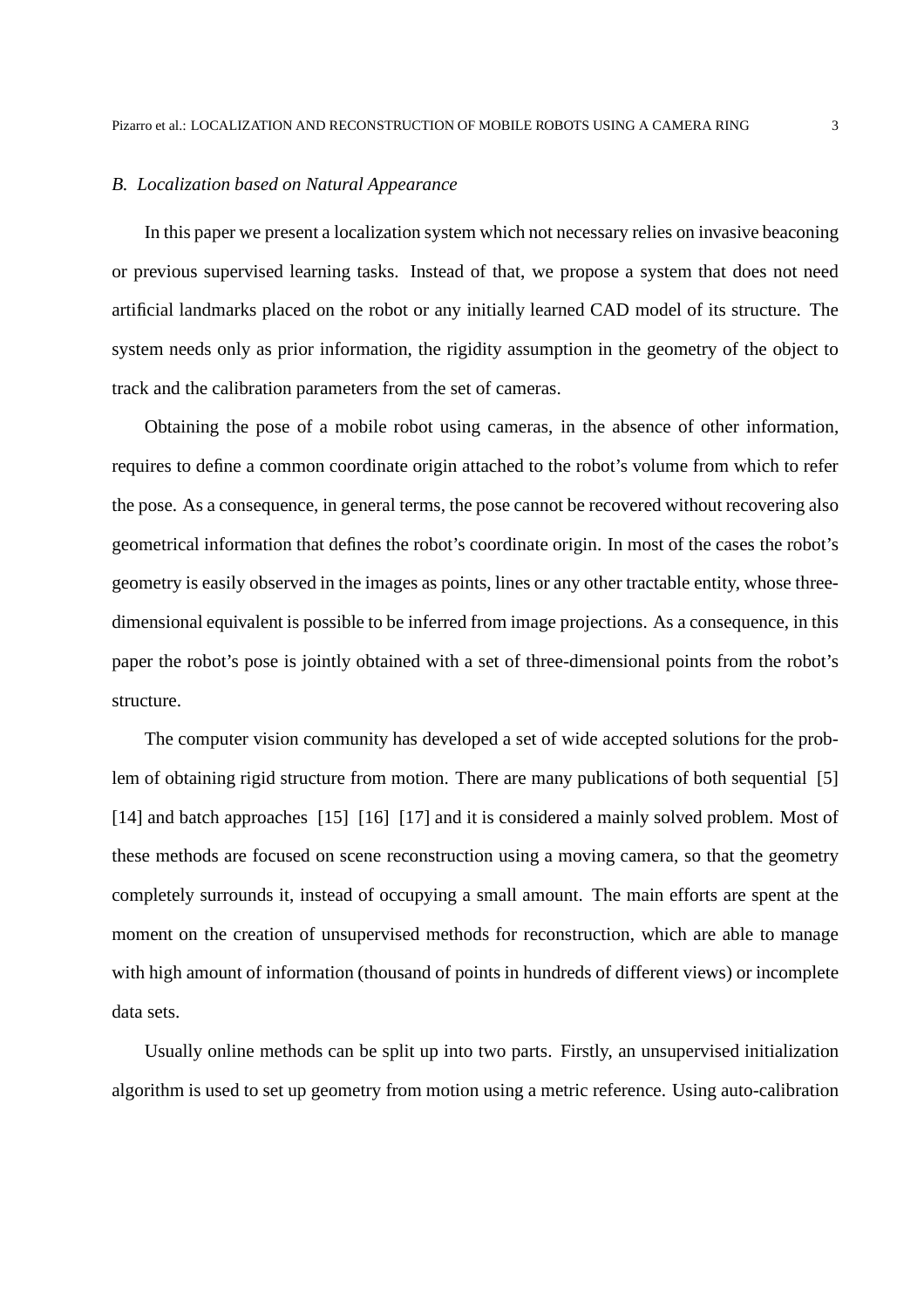techniques [18] the camera parameters are obtained in the case they are unknown. The second step, which is online, combines the previous time estimation to obtain object pose given the geometry [17]. The intention of this paper is to show how to adapt such approaches to compute the pose and structure of the robot.

In [19] a system with the same objectives that the present paper, which performs robot localization using a single camera is proposed. In such proposal the initialization is solved using a "bundle adjustment" approach which needs the odometry information from the robot to serve as metric information. The online solution is solved using a robust method to avoid outliers allows the system to work under oclussions and false matchings. This paper extends the proposal made in [19] and extend it to work with several cameras, exploring the especial assumptions necessary in such case. The statistical approach is maintained in this paper as the basis to achieve the online pose and structure of the robot.

The paper is organized as follows: In §II the objectives and a general schema of the proposal is presented. The problem of measuring information with the camera is explained in §III. The initialization of pose and geometry of the robot from several cameras is presented in §IV. In §V the Online algorithm which obtains robot's pose given image measurements is explained. Finally in §VI and §VII both the experimental results and the conclusions of the paper are discussed.

## II. OBJECTIVES AND PROPOSED APPROACH

The objective of this paper is to obtain the pose, and consequently structure, of a mobile robot which is seen by a set of calibrated cameras fixed to the environment. The pose of the robot and the extrinsic parameters of the cameras are referred to a global coordinate origin  $O_W$ , which is set up in a calibration step. We propose a system capable of reducing the information previously required from the object to localize. Unlike the single camera solution presented in [19], where the odometry readings are necessary in the set up, the proposal presented in this paper take advantage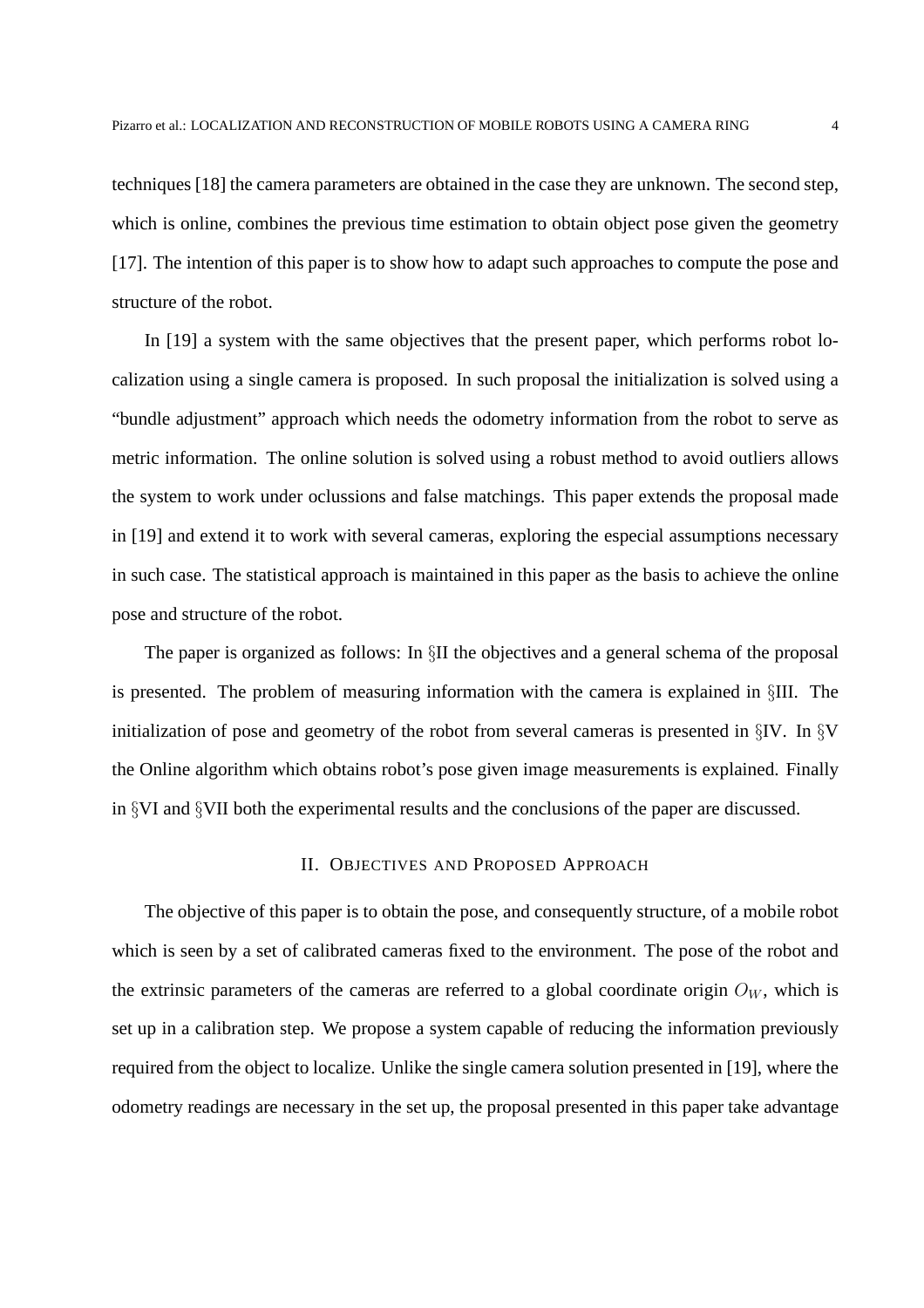of using several cameras, removing the need of additional information apart from the images.

Our proposal to indoor localization consists of a series of different blocks specialized in retrieving and filtering the information available from the cameras in order to obtain the pose of the robot. The processes are divided into those which compute the pose of the robot online and those contributing to set up the information required by the online algorithm (Initialization processes). In Fig. 1 a schematic view of the entire algorithm is given



Fig. 1. Algorithm's schematic view

- 1. **Initialization of Pose and Geometry**: Initially, neither the pose nor the structure of the robot are known and so a method to ascertain both is proposed. A short trajectory of the robot is sufficient to get enough accuracy in pose and structure. Important issues concerning immunity against outliers, accuracy in function of robot path and number of cameras is addressed in this block.
- 2. **Online Pose Computation**: The online computation assumes that the initialization step was successful, so the structure and last pose are available for computing the next one. This block must be robust to avoid false matchings between the robot's structure and its measurements.
- 3. **Online Initialization of New Geometry**: Apart from obtaining the pose online, the system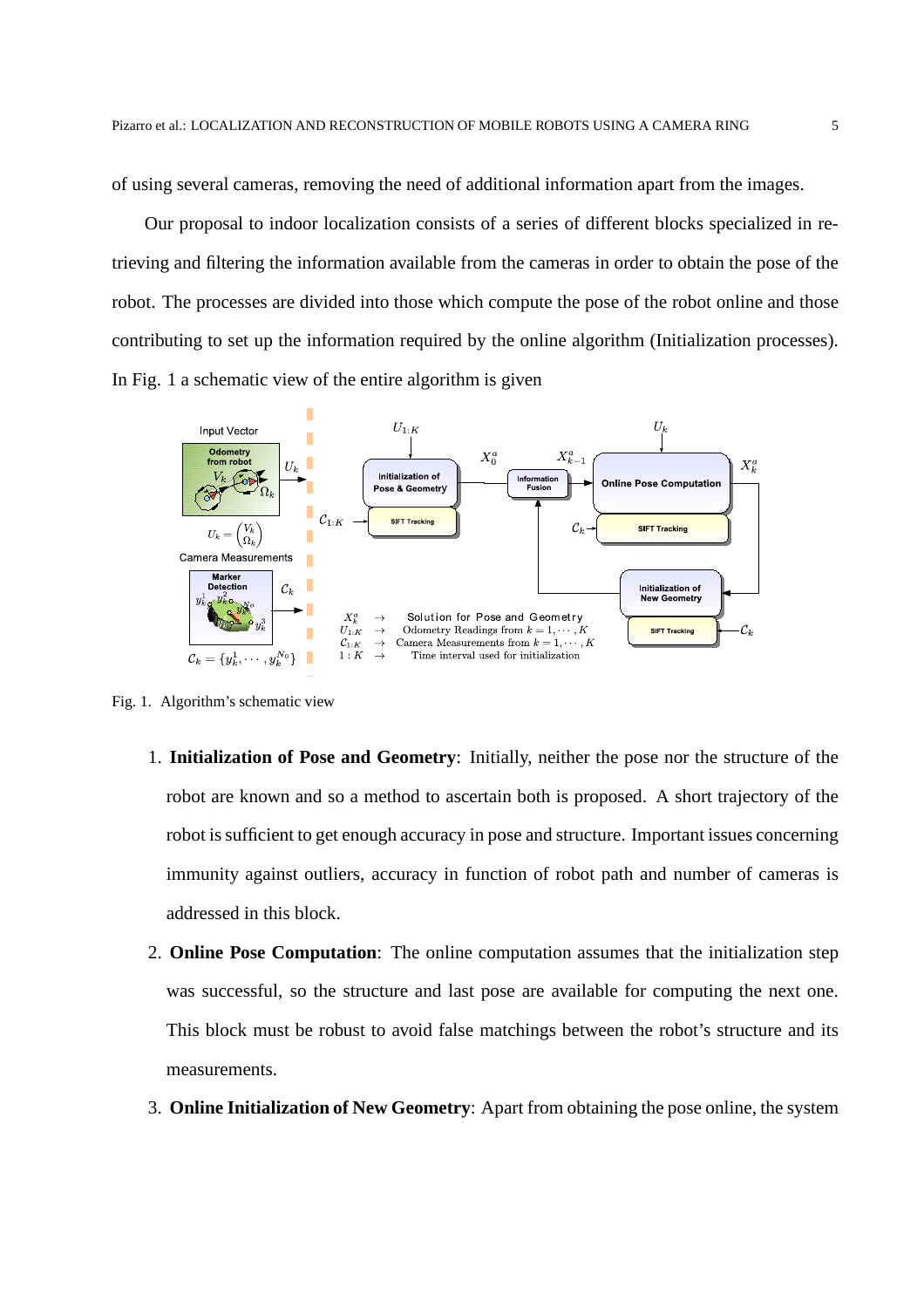is able to increase the knowledge about robot's from that obtained in the initialization. The goal is to use the information given at any time by the online process to include new robot's geometry points that were not previously known. This step provides a simultaneous approach for structure and motion retrieval.

- 4. **Measurement Process**: The measurements with the set of cameras provide the positions of the known structure points from the robot in the image plane. A method of natural marker tracking is proposed which combines an interest point detector with a tracker of points.
- 5. **Information fusion**: This block combines the solution to pose given by all available methods. In this proposal its inclusion is given as a matter of clarity but its implementation is not detailed.

#### *A. Definitions and Notation Used*

Robot's pose at time k is described by a vector  $X_k$ . Usually for 3D motion (6 D.O.F) the vector is composed of 3 position components and 3 orientation angles  $X_k = (x_k, y_k, z_k, \alpha, \beta, \gamma)$ . For wheeled robots whose motion lie on a plane vector pose  $X_k$  is reduced to 3 components  $(x_k, y_k, \alpha)$ . Motion model  $X_k = f(X_{k-1}, U_k)$  obtains actual position with respect to previous time and the input  $U_k$  given by odometry (i.e. angular speed and linear speed of the robot), if available. The kind of motion model is tightly coupled with the robot's hardware and the odometry measurements. In our proposal, it is not essential to know exactly how the robot moves, but if available it can be useful to increase the convergence of the algorithms.

The geometry of the robot is composed by a sparse set of N 3D points  $\mathcal{M} = \{M^1, \dots, M^N\}$ referred always from a local coordinate origin described by robot's pose  $X_k$ . The points are static in time due to robot's rigidness, and thus, no temporal subindex is required. Function  $M_{X_k}^i =$  $t(X_k, M^i)$  uses actual pose  $X_k$  to express  $M^i$  in the global coordinate origin  $O_W$  that  $X_k$  is referred to (see Fig. 2).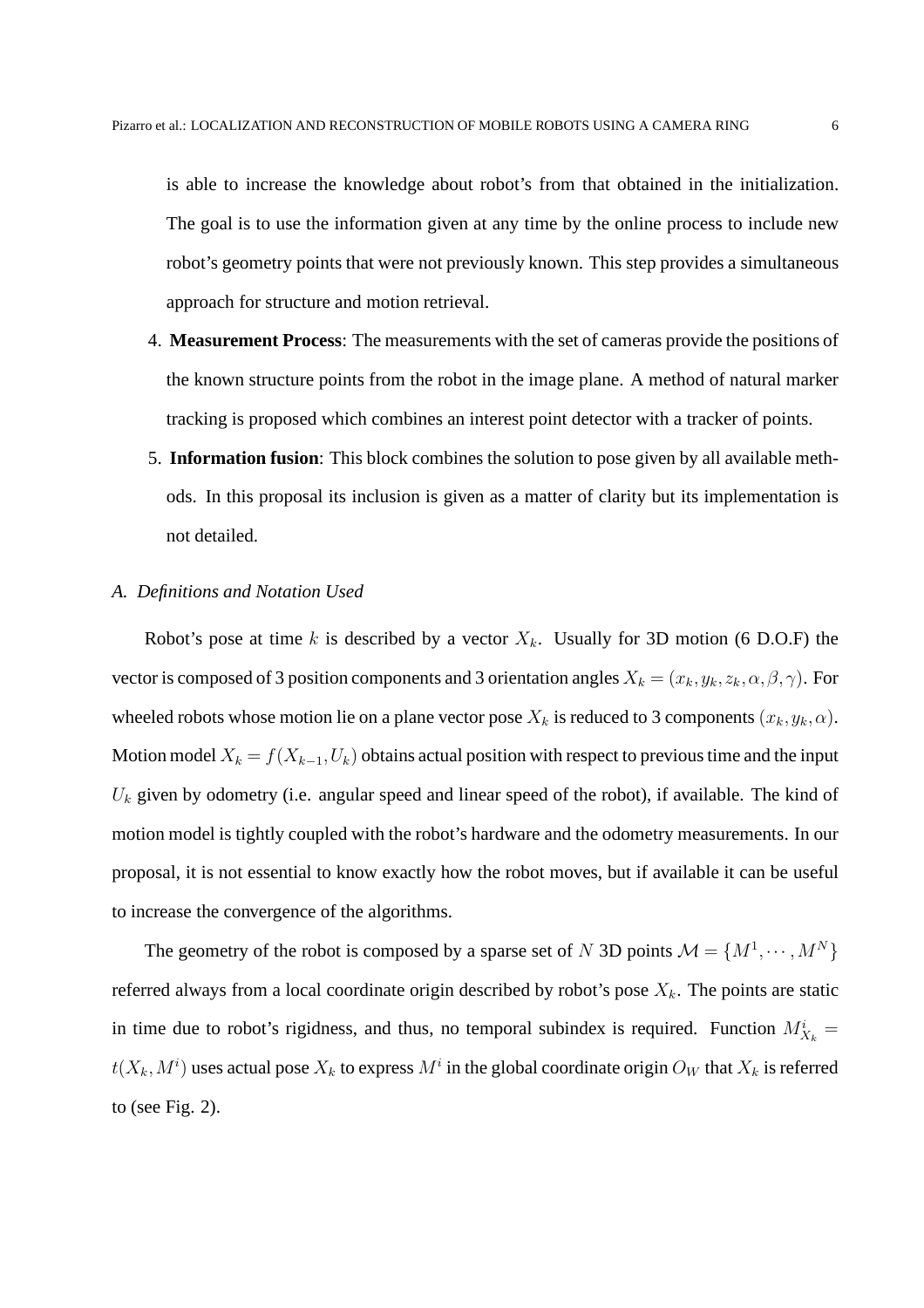

Fig. 2. Spatial relationship between world's coordinate origin  $O_W$ , robot's coordinate origin  $O_R$  and camera's coordinate origin  $O<sub>C</sub>$ .

The augmented vector  $X_k^a$ , which is the state vector of the system, is defined as the concatenation in one column vector of both the pose  $X_k$  and the set of static structure points  $\mathcal{M}$ :

$$
X_k^a = \left(X_k, M^1, \cdots M^N\right) \tag{1}
$$

The camera sensor is modelled by a perfect "pin-hole" model described by its 3x4 projection matrix P, which encodes intrinsic and extrinsic parameters. The camera projection model is expressed by the non-homogeneous transformation  $y = h(M_X, P)$  which converts a 3D point  $M_X$  expressed in a global coordinate origin  $O_W$  into its 2D projection y in the image plane using camera parameters P.

#### III. MEASUREMENT OF NATURAL MARKERS

On most of natural objects we can find points whose image projection is able to be tracked in the image plane independently of the position the object occupies and based on local properties found in the image. (i.e lines, corners or color blobs). Those points are considered natural markers, as they serve as reference points in the image plane that can be easily relate with their threedimensional counterparts. The set of methods focused on tracking natural markers have become a very successful and deeply studied topic in the literature [20] [21], as they represent the basic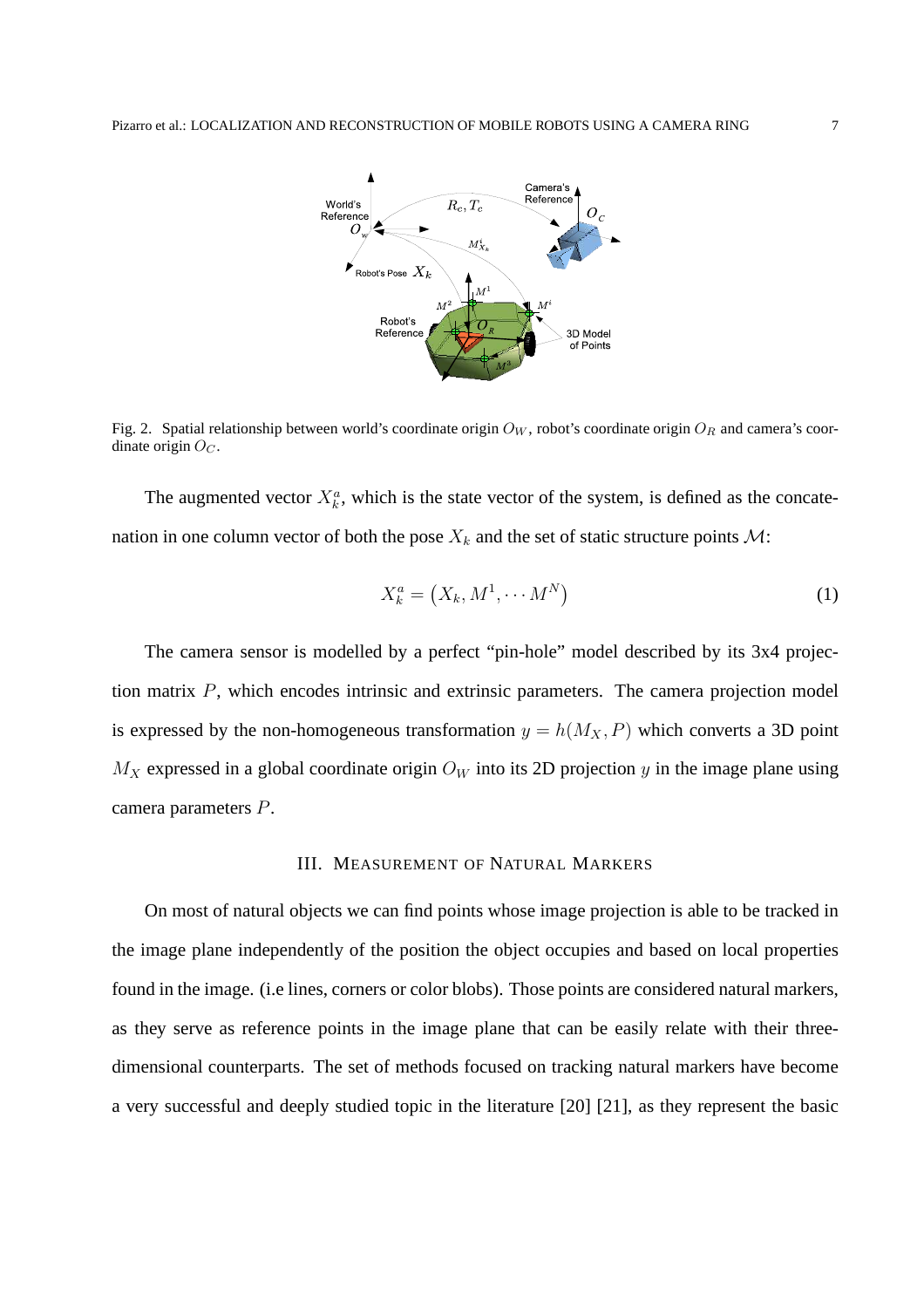measurements of most of existent reconstruction methods.

The process of tracking is roughly divided into two main steps: the detection of image candidates of being natural markers, and the process of their identification under different viewpoints.

## *A. Detection of Natural Markers*

The development of stable interest point detectors has been successfully achieved since the first corner detectors where applied. The works proposed in [22] and later improved by the widely known "Harris" detector [23] have been extensively used in many vision geometry tasks. The "Harris" detector has proved to be stable enough under a variety of projective transformations, allowing its use as a reliable natural marker detector. The main drawback of the "Harris" corner comes from its sensitiveness to image scale, failing to detect a corner in objects at very different distances from the camera. In [24] a scale invariant version of the "Harris" detector was proposed, yielding to a very robust and reliable marker detector which will be used in this paper.

Given an intensity image  $I(u, v)$ , the multiscale Harris detector gives a number of  $N<sub>o</sub>$  points encoded in the set  $C = \begin{pmatrix} y^1 & \cdots & y^{N_o} \end{pmatrix}$  which are candidates of being points belonging to robot's structure.

## *B. Matching of Natural Markers*

The process of matching consists of describing each fiducial included in the set  $C$  such that it can be identified in subsequent images taken at different object's poses. In the literature there is a vast knowledge on how to efficiently track fiducials [25] [26] [24], by using appearance information retrieved around the point detected (i.e texture patch).

Among them, the most used nowadays was proposed in [24] under the acronym SIFT. It has been extensively used in many tasks as Structure From Motion (SFM) or object recognition.

The SIFT method consists on finding a quasi-affine invariant descriptor  $d_k^i$  which represents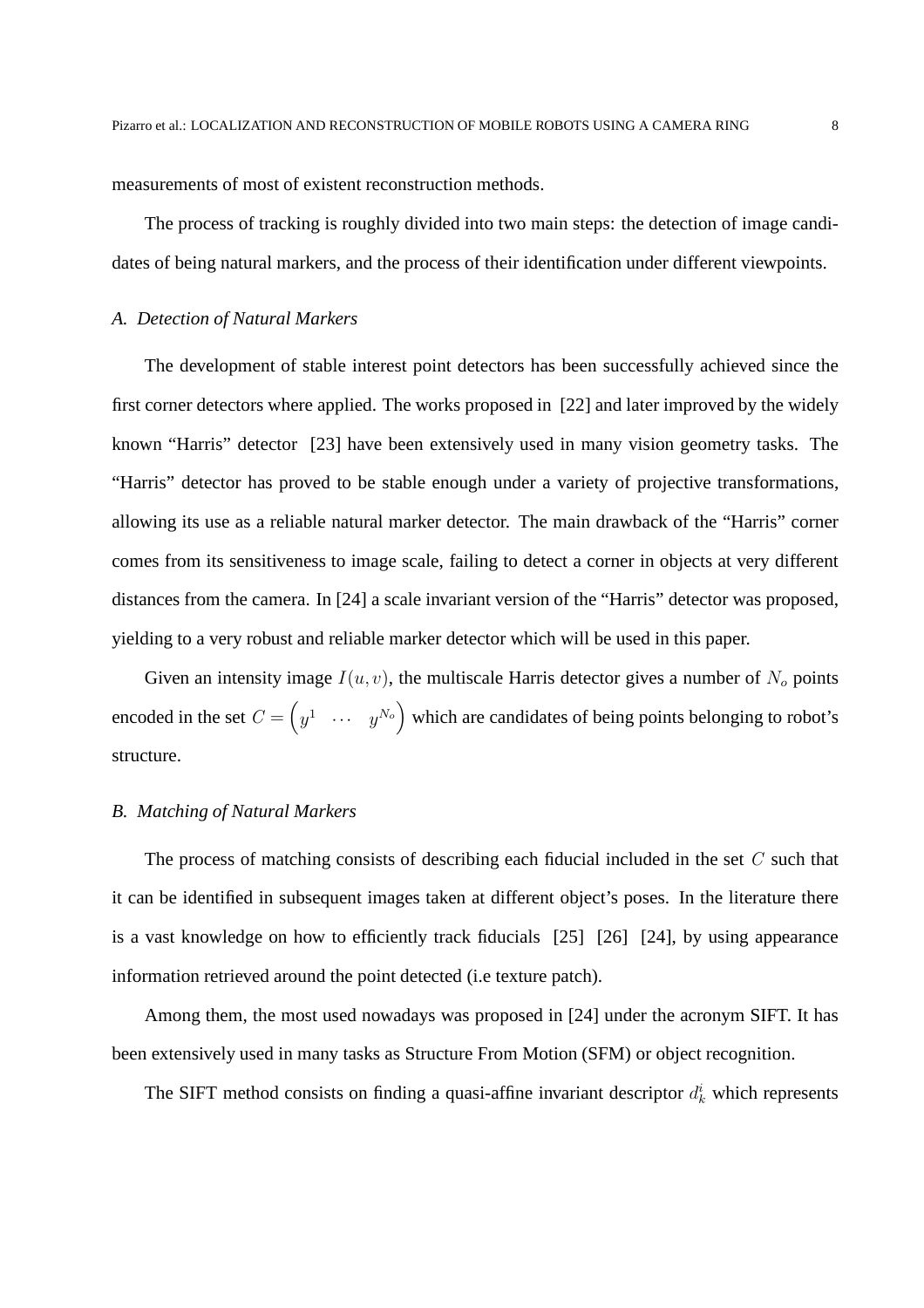each point  $y_k^i$ . Instead of directly using image appearance, the descriptor is obtained by codifying the appearance using a set of orientation histograms from a local texture patch around the point. The orientation histograms are referred to the principal orientation found in the patch, so that the same descriptor is obtained under different transformations. A simple Euclidean distance is enough for finding a correspondence between descriptors of the same point. Each descriptor is associated to a scale detected by multiscale "Harris" and a principal orientation.

In general the SIFT method introduce false matchings when a set of descriptors are used to identify their new position in input images. Those false matchings are named "outliers" and their number or identity are not available using only image appearance (see Fig. 3).



Fig. 3. Matching of natural markers, represented as fine lines, between two positions of the robot viewed in the same camera.

In the rest of the paper, the way the method SIFT is applied is left in the background with the intention of not blurring the concept. However, the measurements and their identification with the robot's structure are based on descriptor matching, an thus they are susceptible to contain outliers.

## IV. INITIALIZATION OF POSE AND GEOMETRY

In this section the initialization of the pose and geometry of the mobile robot by a minimum of a pair of cameras is assessed. Due to the wide-baseline configuration, where two cameras can give complementary views of the robot's geometry, we propose in this section a structure from motion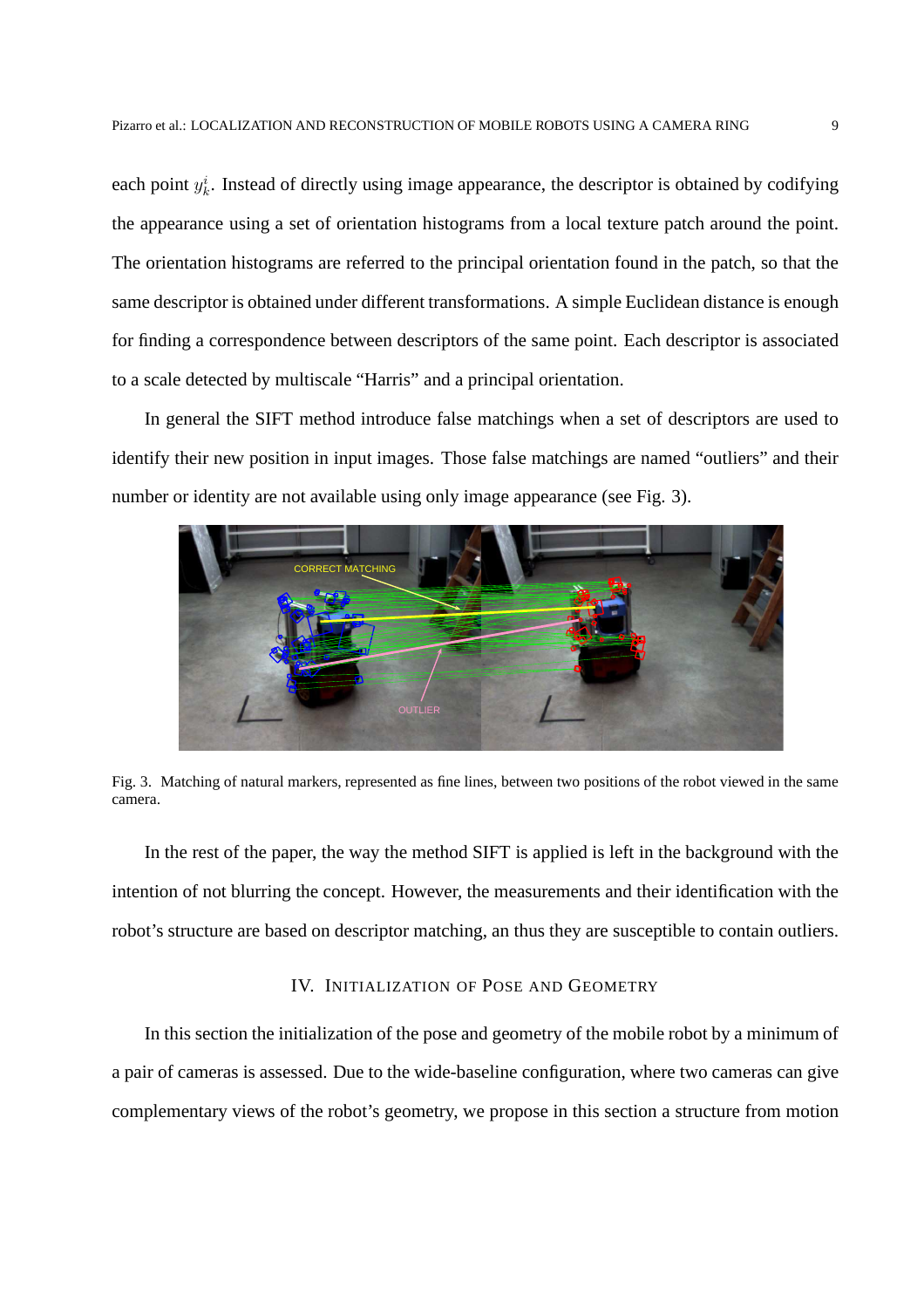scheme of reconstruction. The basic idea is that each camera gives a series of tracks corresponding to the geometry they seen, taken from a short sequence of the robot in motion. Such information is combined to give the common solution to the robot's pose and the reconstruction of the geometry seen by all cameras. In this approach, the matching of points through several cameras is not necessary and it is replaced by tracks on each camera due to robot motion, which is generally a better posed problem.

To find the solution, we propose to use a "Bundle Adjustment" technique, which is able to optimally and efficiently reconstruct the position and structure of the robot using image measurements. The presented method obtains the solution for the set of augmented vectors along the initialization sequence  $X_0^a, \dots, X_K^a$  that minimize the error between measurements in the image plane and the expected measurements obtained by using image projection models and the structure points included in  $X_k^a$ .

## *A. Preliminary definitions*

The initialization sequence consists of a set of K time samples starting from  $k = 0$  where the robot is in motion. The pose vectors  $X_0, \dots, X_K$  define the position and orientation of the robot at each time sample of the trajectory. Whenever the odometry system is available in the robot, a noisy measurement of each  $U_i$   $i = 1, \dots, K$  gives an estimation of the pose using the recursive motion model f and the starting pose  $X_0$ .

There is a set of  $N_C > 2$  cameras involved in the initialization process and, for clarity purposes, all the cameras observe the robot in the sequence. On each camera, let say camera n, a set of  $N_n$ points from the robot's structure are tracked using the SIFT method commented in III. We cannot assure that for different cameras the number of detected measurements remain constant so, in general,  $N_n$  is function of the camera index.

At frame k and with the camera n the measurement vector consist of the following: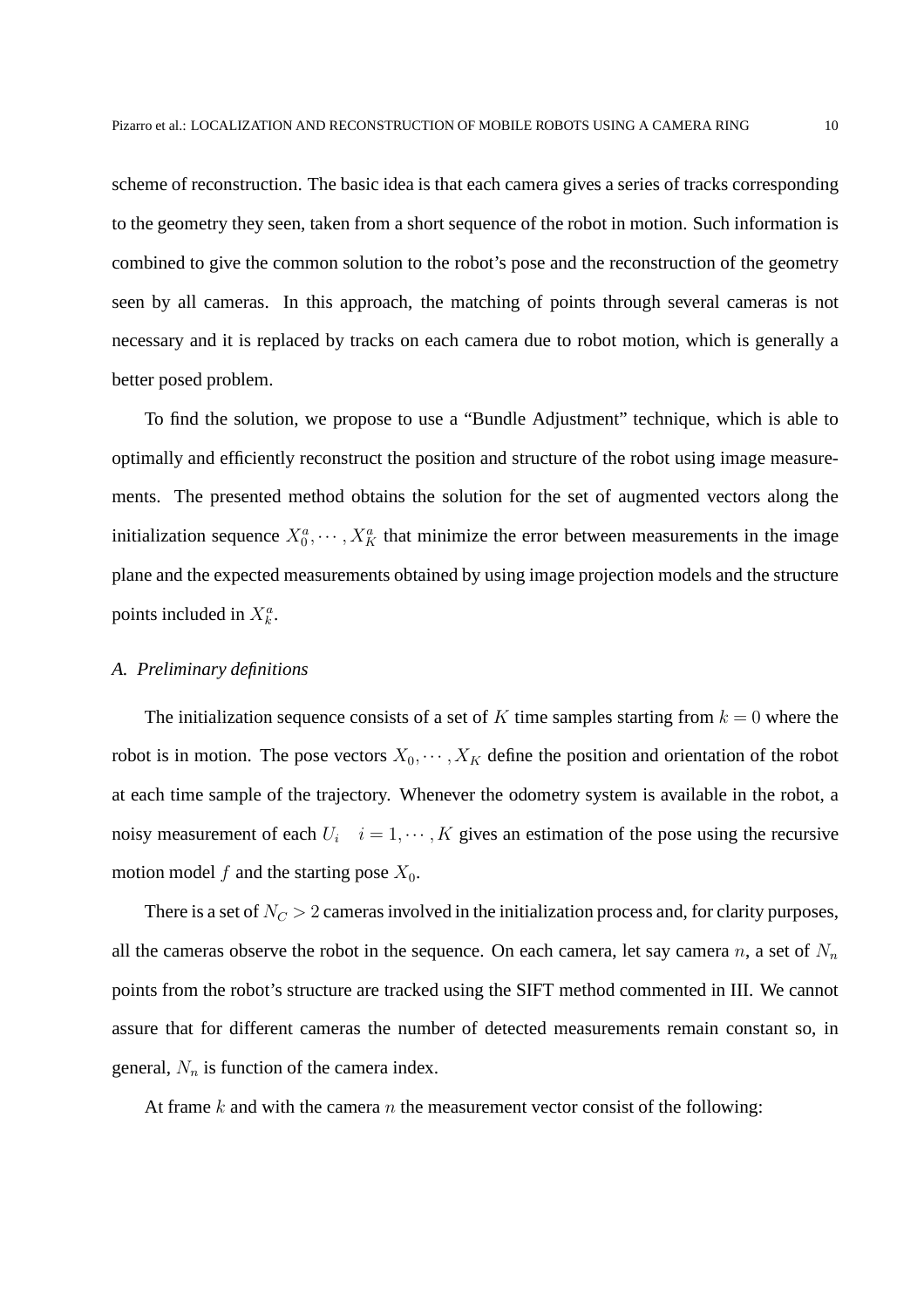$$
Y_k^n = \begin{pmatrix} y_k^1 & \cdots & y_k^{N_n} \end{pmatrix} \quad y_k^i = (u_k^i, v_k^i), \tag{2}
$$

where for clarity, the upper index of the vector  $Y_k^n$  refers to the camera index, and the one in  $y_k^i$ states for the number of detected feature, removing the reference to the camera  $n$  which is left implicit. The global measurement vector  $Y_L$  is the concatenation in a single column vector of all the measurements from all cameras.

$$
Y_L = \left( \underbrace{\left( Y_1^1 \cdots Y_K^1 \right)}_{\text{Camera 1}} \cdots \underbrace{\left( Y_1^{N_c} \cdots Y_K^{N_c} \right)}_{\text{Camera } n} \right)^T \tag{3}
$$

Each single measurement  $y_k^i$  at time k is a function of the parameters of the camera it belongs to, the pose vector  $X_k$  and its respective point  $M^j$  of the object's structure.

$$
y_k^i = h(t(X_k, M^j), P_n) + v_k^i \quad \mathbf{v}_k^i = N(0, \Sigma_v), \tag{4}
$$

where the correspondence of  $M<sup>j</sup>$  with the ith point seen by the camera n is given by the following default ordering in the augmented vector:

$$
X_k^a = \begin{pmatrix} X_k & \underbrace{\begin{pmatrix} M^1 & \cdots & M^{N_1} \end{pmatrix}} & \cdots & \underbrace{\begin{pmatrix} M^r & \cdots & M^{r+N_{N_c}} \end{pmatrix}}_{\text{Camera } N_c} \end{pmatrix}, \tag{5}
$$

where  $r = \sum_{n=1}^{N_c-1} N_n$ .

#### *B. Building the Cost Function*

The complete set of unknowns is composed of the set of poses in the trajectory  $X_0, \dots, X_K$ and the 3D coordinates of the points seen by the cameras  $M^j$ ,  $j = 1, \dots, \sum_{n=1}^{N_c} N_n$ . All parameters are packed together into the objective vector Φ:

$$
\Phi = \left(X_0, \cdot, X_K, M^1, \cdots, M^N\right) \quad N = \sum_{n=1}^{N_c} N_n \tag{6}
$$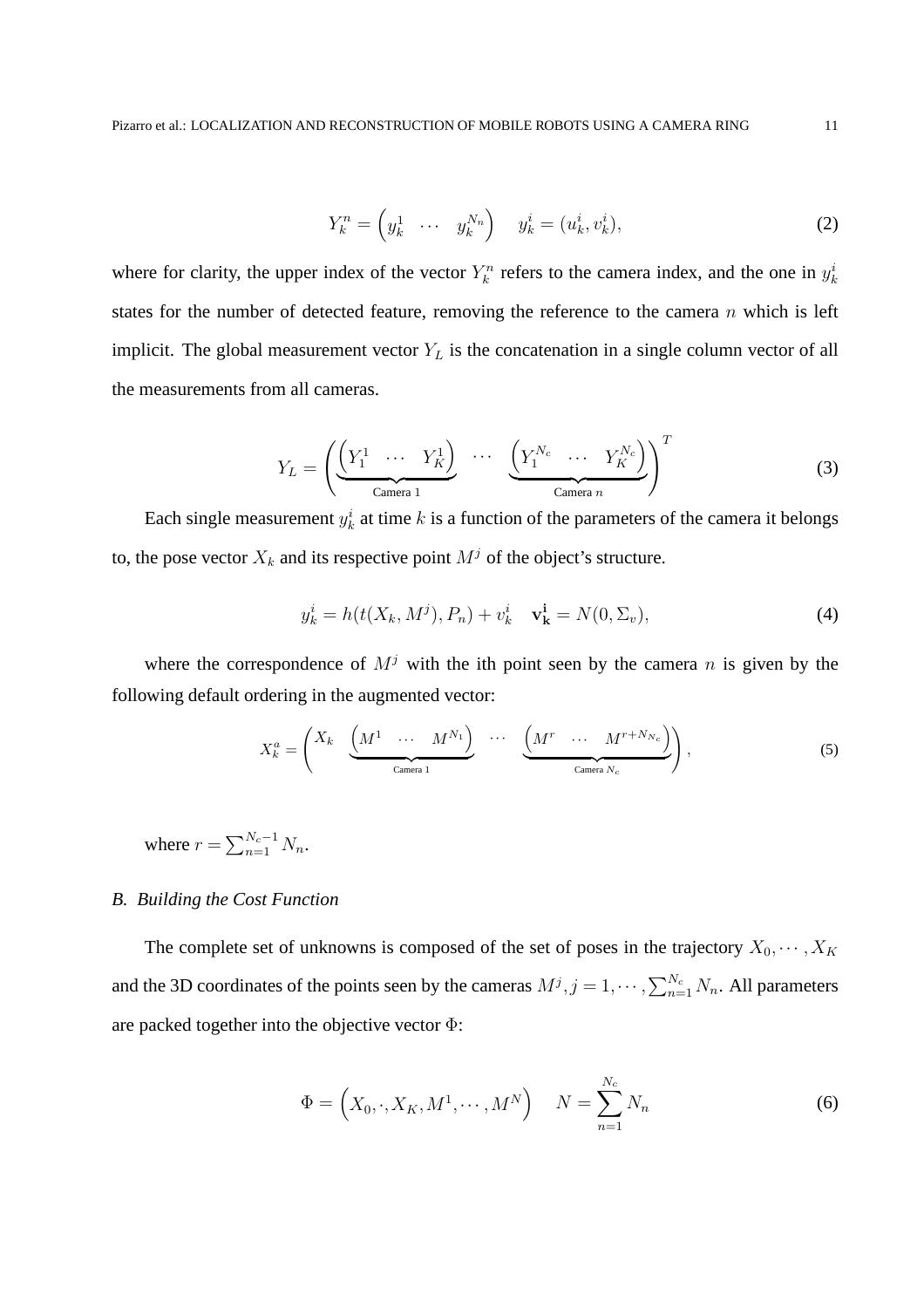A cost function is built in function of  $\Phi$  to compare the error between the real measurement of vector  $Y_L$  with its estimation, here named as  $\hat{Y}_L$ , and obtained using the projection models (4):

$$
\epsilon^2 = (Y_L - \hat{Y}_L)^T \Sigma_L^{-1} (Y_L - \hat{Y}_L),\tag{7}
$$

where  $\Sigma_L$  represents the covariance matrix of vector  $Y_L$ , which is a diagonal block matrix, where each block represents the noise of a single measurement  $\Sigma_n$ . The expression (7) can be rewritten into the following addition of terms:

$$
\epsilon^2 = \sum_{k=1}^K \sum_{n=1}^{N_c} \sum_{i=1}^{N_n} (y_k^i - \hat{y}_k^i) \Sigma_v^{-1} (y_k^i - \hat{y}_k^i)^T
$$
(8)

In [19], a similar approach is made by using a single camera, however in that case the  $\Sigma_L$  models the growing error behavior of the odometry estimation, as it is included as a metric reference in the algorithm.

The minimum of (7) with respect to  $\Phi$  gives the value required to reconstruct the entire initialization trajectory. To reach the minimum, the iterative optimization method Levenberg-Mardquardt is used. The analytical expression of the first and second derivatives of (7) with respect to the unknowns are required to compute a single step of the optimization.

## B.1 Outliers Rejection

,

As the tracking used in the initialization is based on image appearance matching it is very probable the presence of erroneous measurements inside  $Y_L$  which do not correspond to any 3D point from the robot's structure. The identification of such points, called "outliers" is decisive for a successfully initialization.

The cost function (7) is designed to model possible Gaussian deviations of the solution compared to the measurements, which are suitable to contain noise. The distribution of outliers gen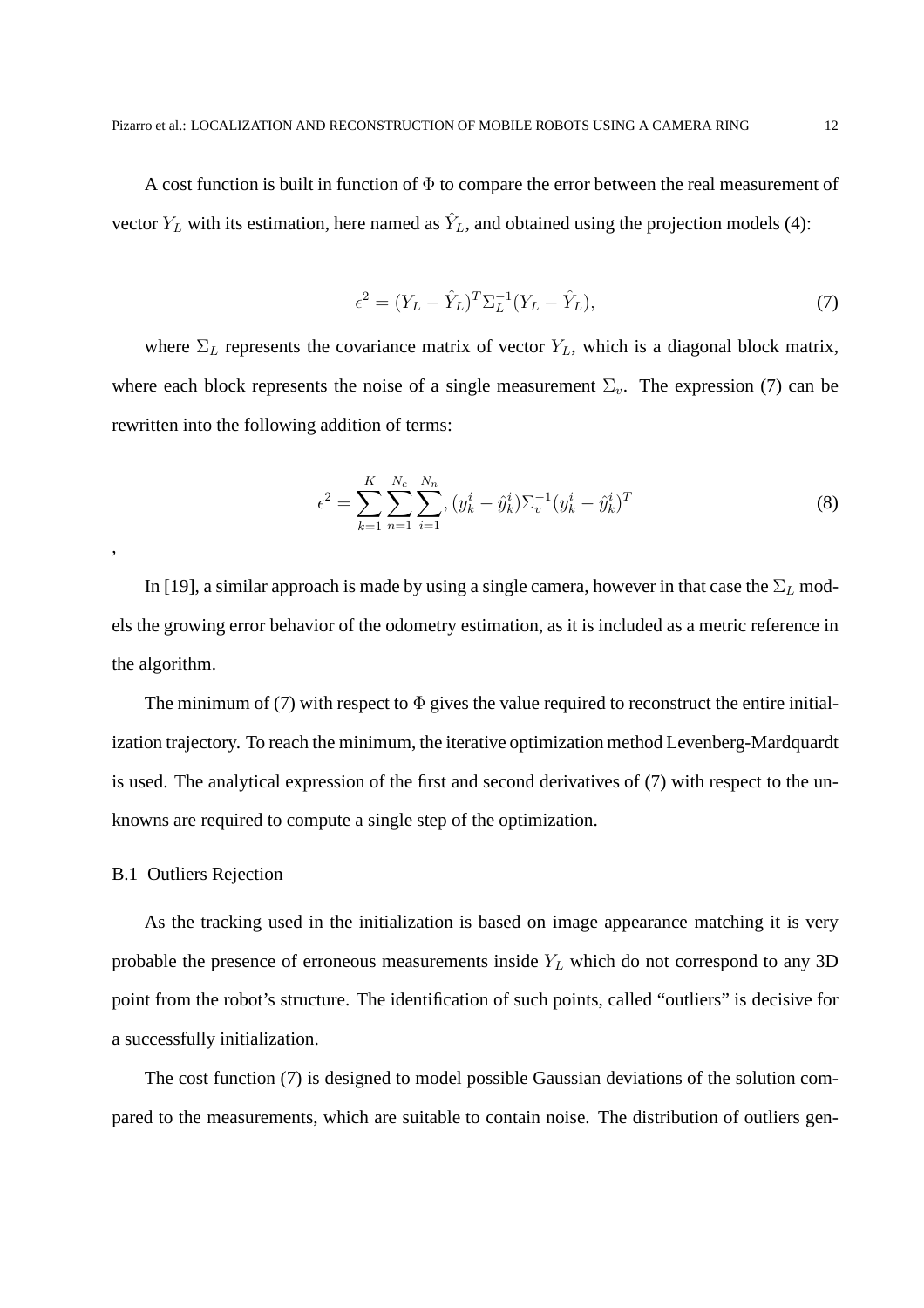erally does not fit into such modelling and so their presence in the optimization yields to a biased solution. The solution to that situation comes from using a robust cost function capable of modelling the outlier distribution, removing its influence in the solution. The equivalent cost function results in the following:

$$
\epsilon^2 = \sum_{k=1}^K \sum_{n=1}^{N_c} \sum_{i=1}^{N_n} \rho((y_k^i - \hat{y}_k^i) \Sigma_v^{-1} (y_k^i - \hat{y}_k^i)^T), \tag{9}
$$

where  $\rho(s)$  can be any increasing function with  $\rho(0) = 0$  and  $\frac{d}{ds}\rho(0) = 1$  (See [27] for more details). The following  $\rho_i$  is proposed in this paper, which models the outliers as a Cauchy distribution:

$$
\rho(s) = b^2 \log 1 + \frac{s}{b^2},\tag{10}
$$

where  $b<sup>2</sup>$  is used as a control parameter which determines for which range of s the function is approximated by a quadratic function, and which range is considered as outliers.

One of the main drawbacks of using robust cost functions is the increasing of the nonlinearity of the problem, which generally affects the convergence properties of the algorithm.

# B.2 Initialization before optimization

The optimization method to minimize the cost function requires a guess value for the solution Φ from which start iterating. It is preferable to chose a value as close as possible to the real solution, so that the probability to reach the global minimum increases.

A very simple proposal is made in this paper to get an initial guess of the solution. It consists of the following steps:

• For each time instant k and camera n the center of mass of the points encoded in  $Y_k^n$  is obtained.  $(\mu_k^n)$ .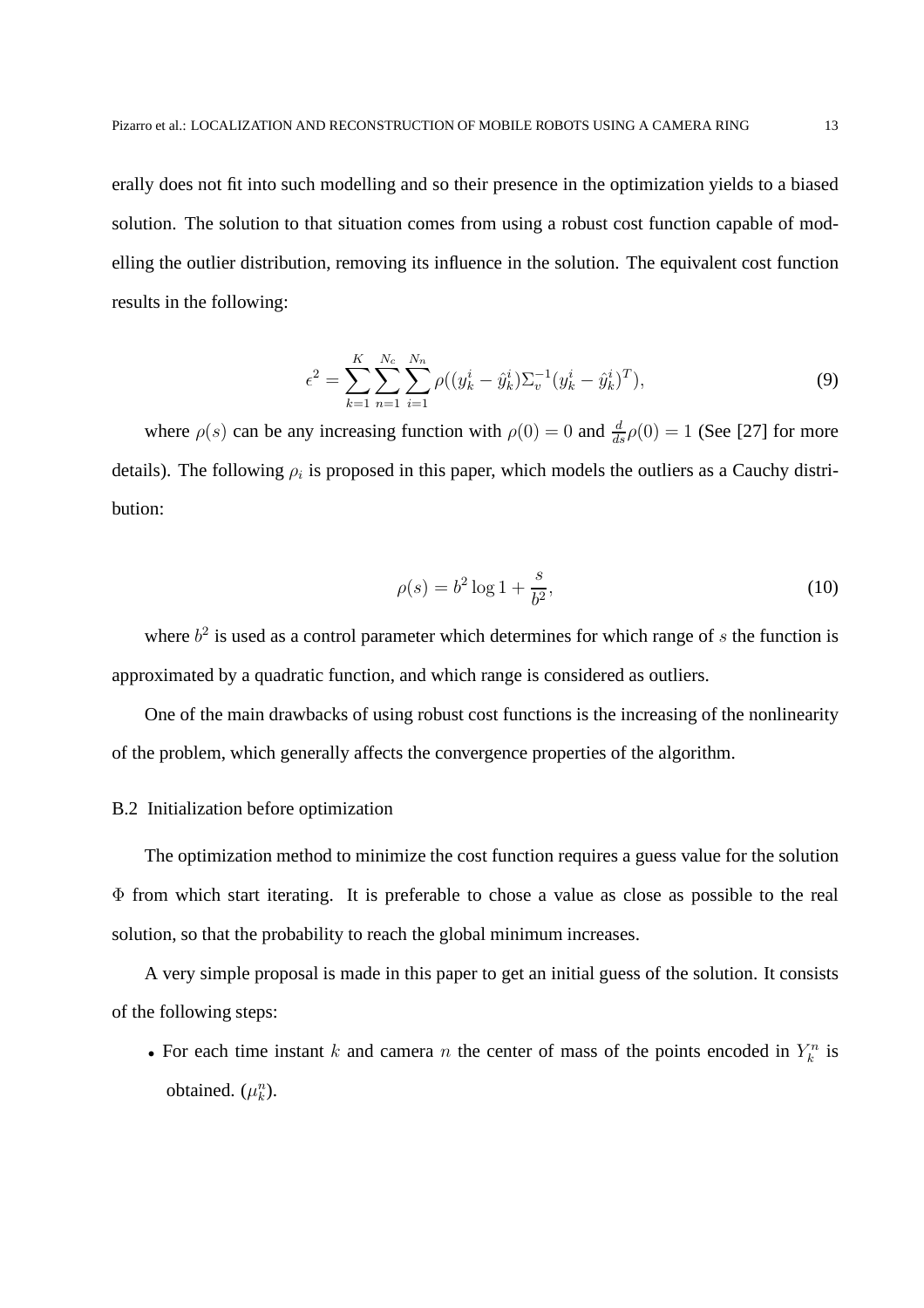- The position of the robot at time  $k$   $x_k, y_k, z_k$ , not including the orientation parameters  $\alpha_k, \beta_k, \gamma_k$ , is obtained by camera triangulation of the  $N_c$  center of mass calculated, supposing they represent the same point in the three-dimensional space.
- Once the set of  $K+1$  positions are available  $x_0, y_0, z_0, \dots, x_K, y_K, z_K$ , the set of orientations  $\theta_0, \beta_0, \gamma_0, \cdots, \theta_K, \beta_K, \gamma_K$  are set so that they follow the kind of motion we expect in the object. Generally the objects present a non-holonomic motion, so we aligned the orientations, following the curvature of the motion. However, in the case that the object's motion is entirely holonomic, a random value can be used instead.
- The geometry of the robot  $M^1, \dots, M^N$  is initialized randomly around a volume bounded by a sphere of radius  $R$ , which can be obtained by calculating the minimum sphere that covers the image measurements of all cameras at a specific frame.

In the case that the odometry readings are available, only the initial pose  $X_0$  and the geometry of the robot are guessed as was mentioned before. After their estimation the motion model and the odometry readings  $U_1, \dots, U_K$  generate the rest of poses  $X_1, \dots, X_K$ .

## *C. Obtaining the Gaussian equivalent of the solution*

Once the minimum of (7) is reached, it is desirable to obtain the covariance matrix  $\Sigma_K^a$  of the vector  $X_K^a$ , in order to connect the initialization step with the online approach of the next section.

The covariance matrix  $\Sigma_{\Phi}$  of the optimized parameters  $\Phi$  is easily obtained by using a local approximation of the term  $Y - \hat{Y}$  in the vicinity of the minimum. The resulting  $\Sigma_{\Phi}$  results from the following close expression:

$$
\Sigma_{\Phi} = (J^T \Sigma_L J)^{-1},\tag{11}
$$

where J is the Jacobian matrix of  $\hat{Y}$  with respect to parameters  $\Phi$ . The Jacobian is available from the optimization method, in which is used to compute the iteration steps.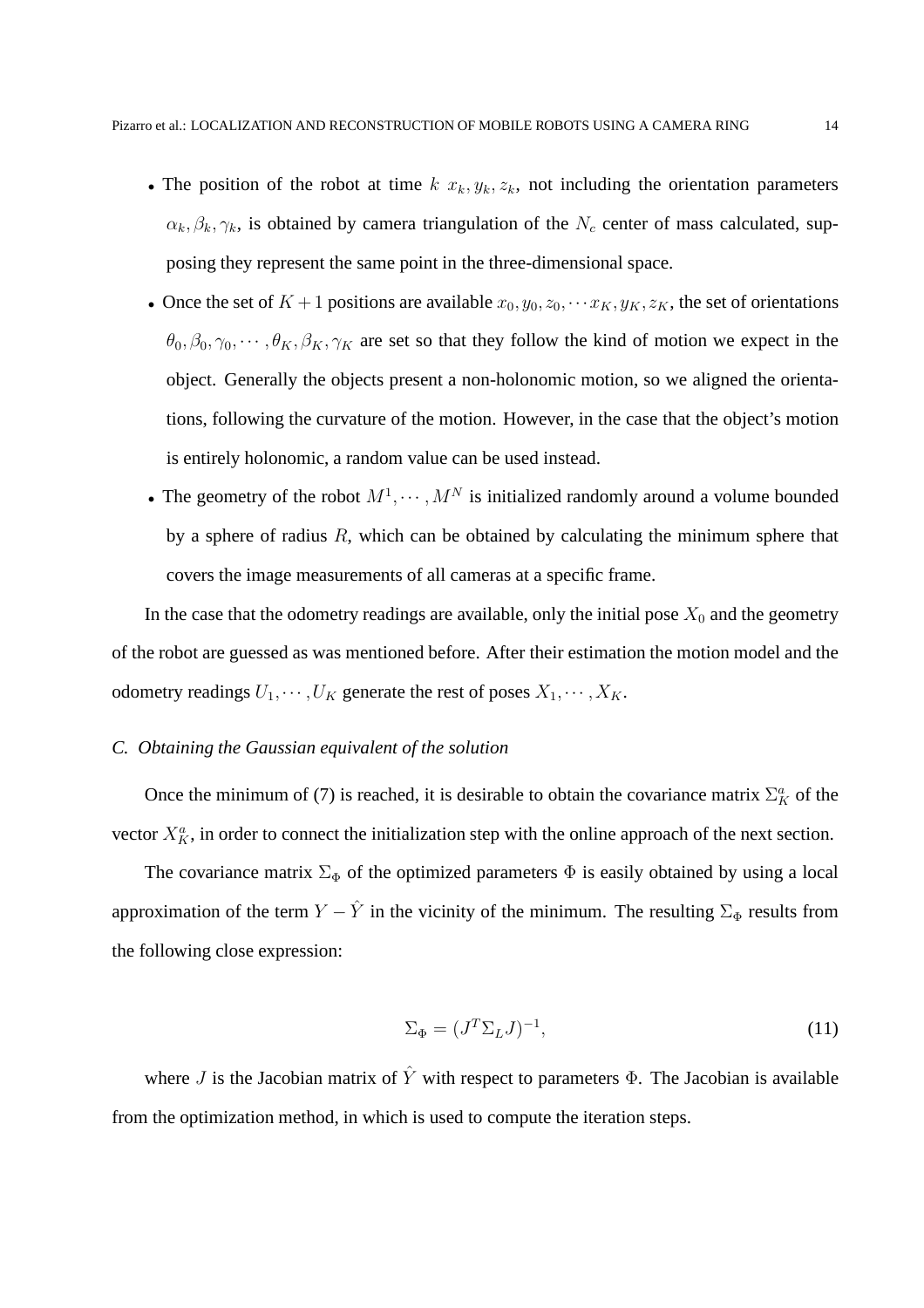By truncating both the solution  $\Phi$  and its covariance matrix  $\Sigma_{\Phi}$ , the augmented vector  $X_K^a$  and its covariance matrix  $\Sigma_K^a$  are obtained.

## V. ONLINE ALGORITHM

In this section the solution to  $X_k^a$  given the last pose information is derived. The fact that last frame information is available and the assumption of soft motion between frames allows to greatly simplify the problem.

A special emphasis is given in this document to the fact that any process handled by the system is considered a random entity, in fact a Gaussian distribution defined at each case by its mean vector and covariance matrix. The problem of obtaining pose and structure, encoded in  $X_k^a$  given image observations  $Y_k$  and the last pose information  $X_{k-1}^a$  is viewed from the point of view of statistical inference, which means searching for the posterior probability distribution  $p(X_k^a|Y_1,\dots,Y_k)$ . That distribution gives the best estimation of  $X_k^a$  given all the past knowledge available.

The online approach is divided into three steps:

- Estimation Step: using the previous pose  $X_{k-1}^a$  and the motion model a Gaussian distribution which infers the next state is given  $p(X_k|Y_1,\dots, Y_K)$ .
- **Robust Layer:** the correspondence problem in this point easily fails, so for each camera a number of unlabeled outliers pollute the measurement vector  $Y_k$ . Using a robust algorithm and the information contained in the state vector, the outliers are discarded before the next step.
- **Correction Step:** using an outlier-free measurement vector, we are confident to use all the information available to obtain the target posterior distribution  $p(X_k^a|Y_1,\cdots,Y_k)$

In all three steps we would manage the idea of propagating statistics over non-linear functions  $(f$  and h). We show how to face the problem using first order expansions as it offers more compactness and is more readable. However as is stated in [19] there are other methods for Gaussian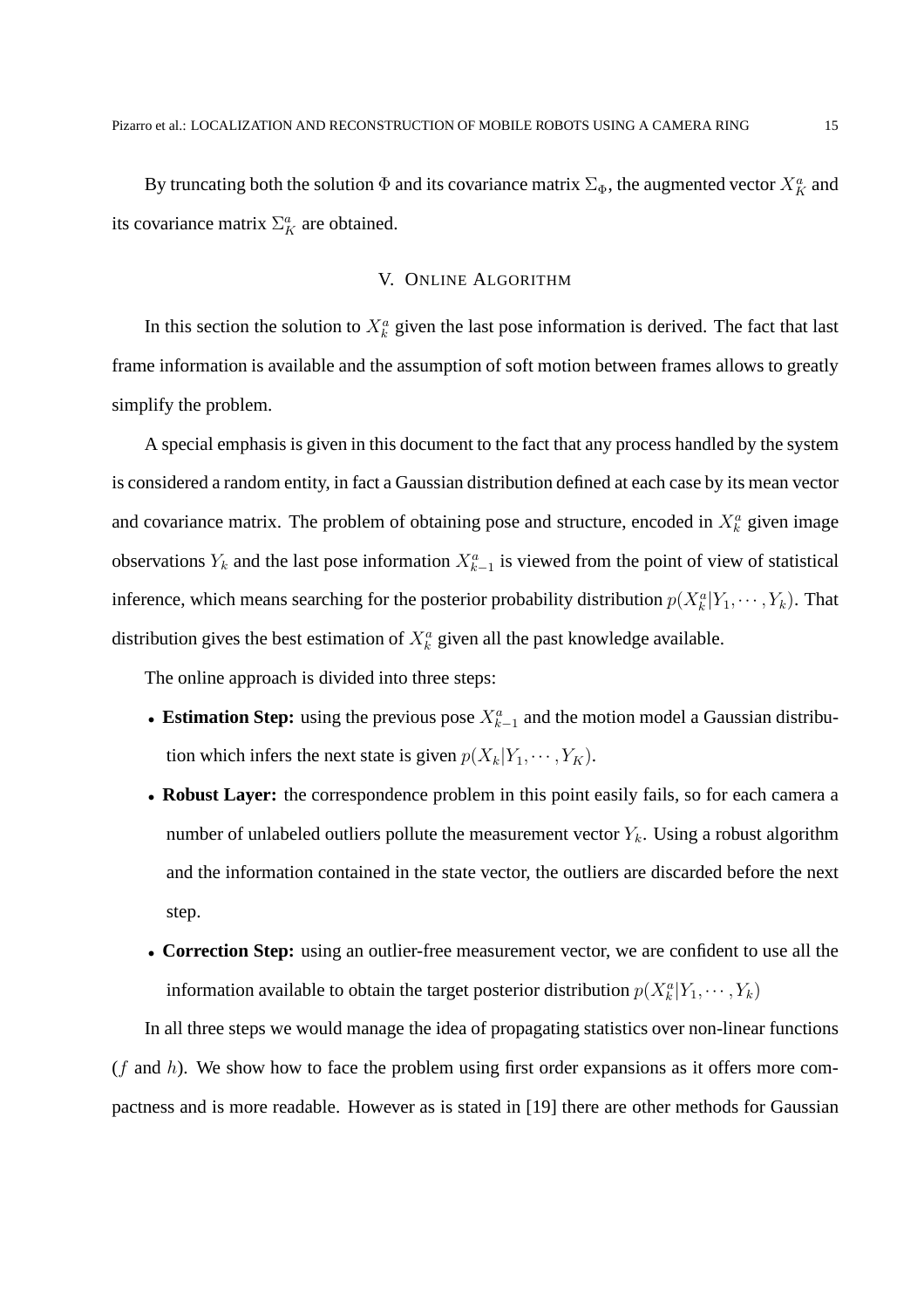propagation (e.g. the Unscented Transformation) with better statistical performance and that are less biased than the first order expansion we show here.

#### *A. Estimation Step*

The estimation step uses the motion models available to infer the next pose of the robot. Such transit is often a process of uncertainty addition, as the motion information is not given accurately or only linear motion models are available. It includes an update of the mean and covariance of the last pose as follows:

$$
X_{k|k-1}^a = g^a(X_k^a, U_k)
$$
\n(12)

$$
\Sigma_{k|k-1}^a = J_X^T \Sigma_{k-1}^a J_X + J_U^T \Sigma_W J_U,
$$
\n<sup>(13)</sup>

where  $J_X$  and  $J_U$  are the first derivatives of the function  $g^a$  with respect to  $X_{k-1}^a$  and  $U_k$ respectively. Usually  $J_X$  in odometry systems is the identity, so at this step the covariance matrix  $\sum_{k=k-1}^a$  results to be bigger in terms of eigenvalues, which means uncertainty.

It must be noticed that the motion model  $g<sup>a</sup>$  leaves untouched the structure points contained in the state vector as we suppose that the object is rigid.

#### *B. Correction Step*

The correction step removes the added uncertainty in the estimation by using image measurements. It passes from the distribution  $p(X_k^a|Y_1,\cdots,Y_{k-1})$  to the target distribution  $p(X_k^a|Y_1,\cdots,Y_k)$ , which includes the last measurement.

It is mandatory to remark that the measurement vector in the online process  $Y_k$  does not share the same structure that the one used in the initialization processes, where each camera observes a separated set of points. Instead, due to robot's motion, any point is suitable to be seen by any camera and a group of cameras can see the same point.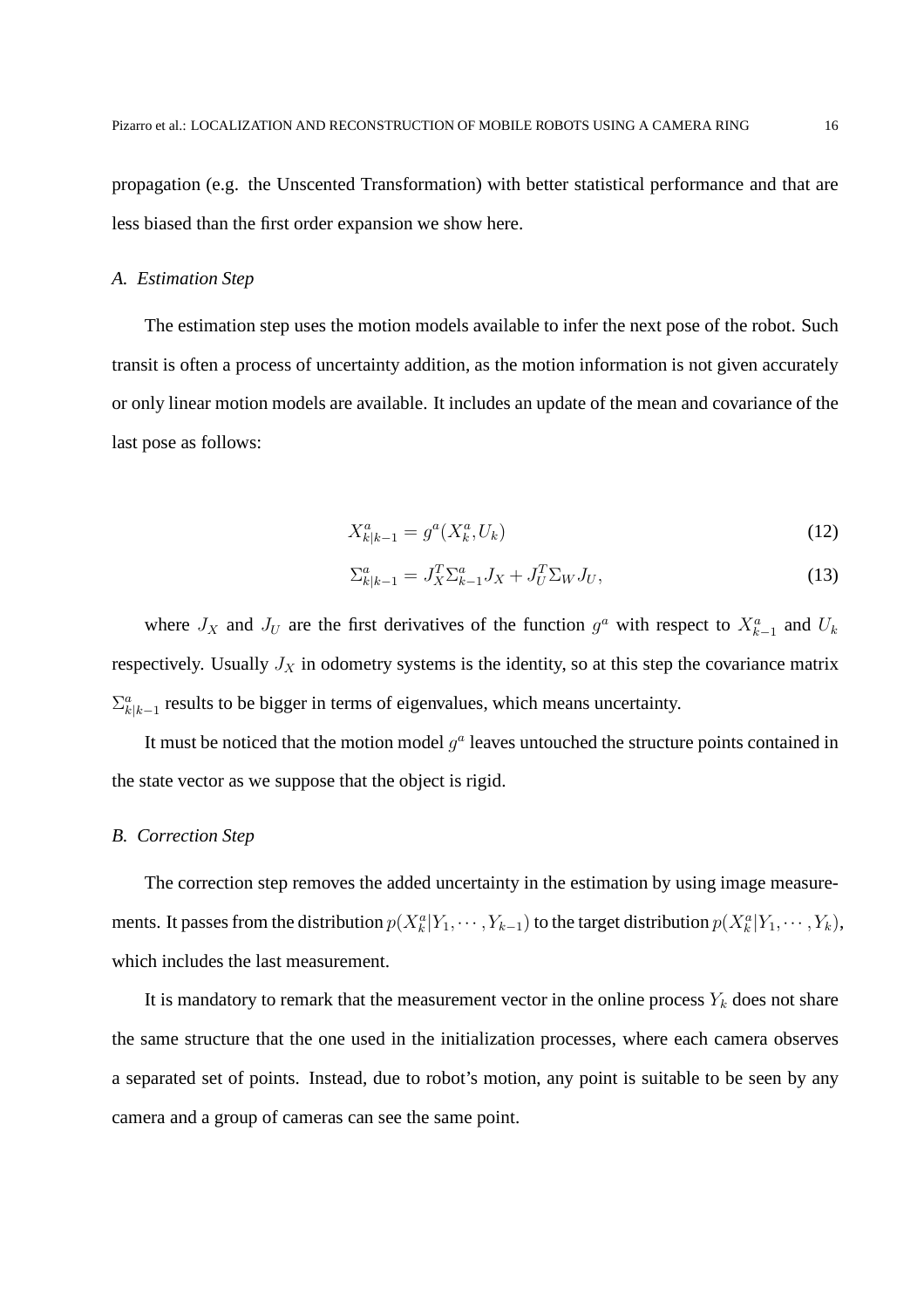Using the estimation shown in (12), and knowing the correspondence between measurements with the camera and structure point of the state vector, the estimated measurement is given:

$$
Y_{k|k-1} = h^a(X_k^a)
$$
 (14)

$$
\Sigma_{Y_{k|k-1}} = J_h^T \Sigma_{k|k-1}^a J_h + \Sigma_V \tag{15}
$$

$$
\Sigma_{X^a Y} = \Sigma^a_{k|k-1} J_h,\tag{16}
$$

where  $J_h$  is the Jacobian matrix of the function  $h^a$  with respect to  $X_k^a$  and  $\Sigma_V$  is block diagonal matrix with  $\Sigma_v$  on each block.

The correction step itself is a linear correction of  $X_{k|k-1}^a$  and  $\Sigma_{k|k-1}^a$  by means of the Kalman gain  $K_G$ :

$$
K_G = \sum_{X^a Y} \sum_{Y_{k|k-1}}^{-1} \tag{17}
$$

$$
X_k^a = X_{k|k-1}^a + K_G(Y_k - Y_{k|k-1})
$$
\n(18)

$$
\Sigma_k^a = \Sigma_{k|k-1}^a - K_G \Sigma_{X^a Y}^T \tag{19}
$$

As it is stated in (19) the resulting  $\Sigma_k^a$  is reduced compared to  $\Sigma_{k|k-1}^a$  which means that after the correction step, the uncertainty is "smaller".

## *C. Robust Layer*

The robust layer has the objective of removing bad measurements from  $Y_k$  to avoid inconsistent updates of  $X_k^a$  in the correction step. We propose and extend the same idea proposed in [19], in which a RANSAC algorithm [28] is used between the estimation and correction step. The general idea is to found among the measured data  $Y_k$  a set which is agree in the solution of  $X_k^a$  they will give at the correction step.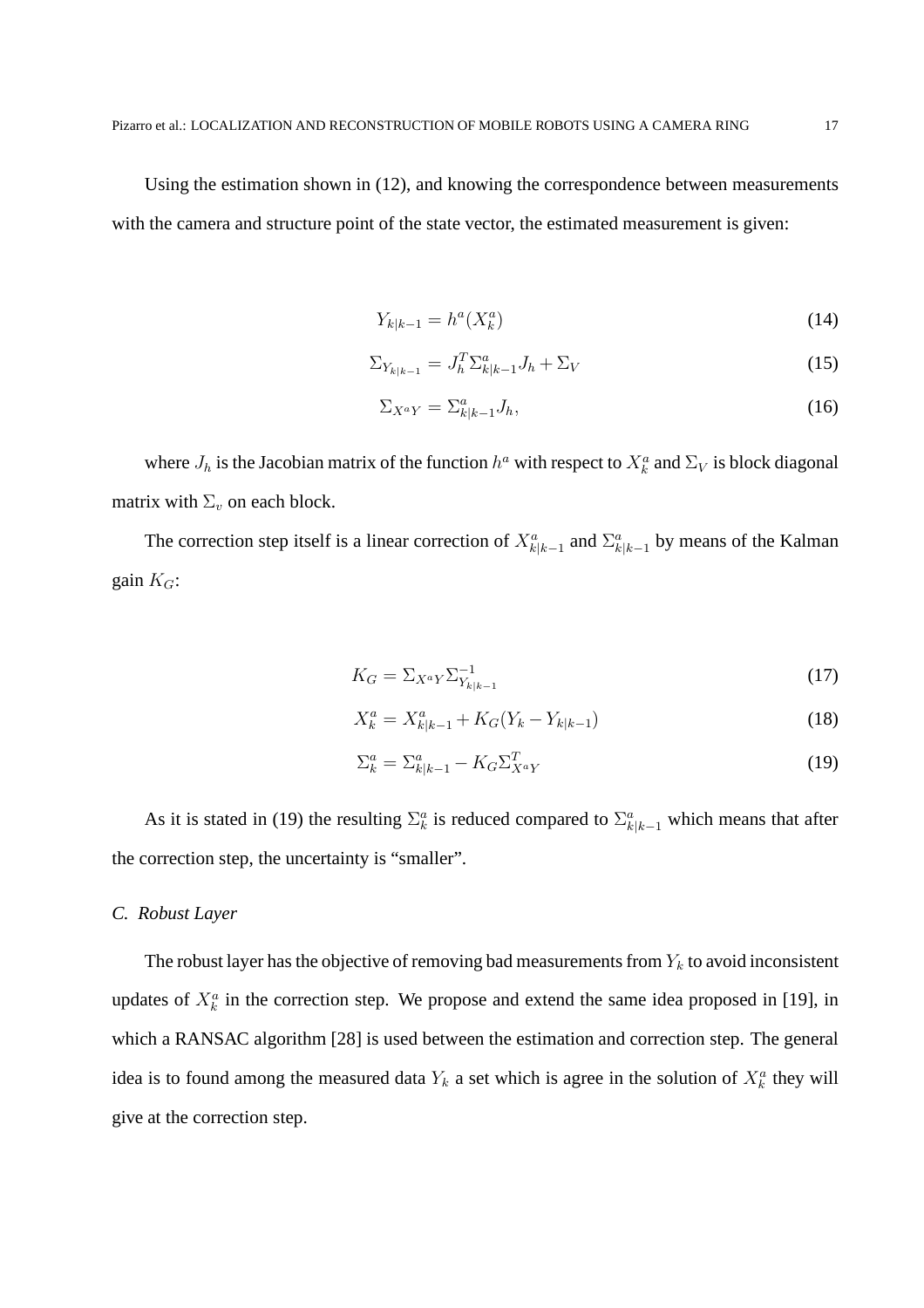In the literature, the RANSAC algorithm uses a close form solution for the problem of inferring  $X_k^a$  given the measurements  $Y_k$  or alternatively a geometrical constraint that can be fitted such as fundamental matrixes or the trifocal tensors. In this paper we propose to avoid such complex structures and to take advantage of the versatility which offers the Kalman filter. We make no distinction of which measurement comes for which camera, and implement RANSAC sampling over the entire set of measurements  $Y_k$ . For each subset of  $Y_k$  used in RANSAC, the correction step is used to obtain the most voted  $X_k^a$ . This approach allows for example to include the information of all cameras at once without needing of camera grouping (e.g. combinations of two for fitting fundamental matrixes).

Some previous definitions are needed prior to use introduce RANSAC:

- $\epsilon$  is the expected probability of "outliers" inside measurements.
- From the measurement vector  $Y_k$  which has in general  $N_Y$  elements, groups of s measurements, denoted as  $Y_k^s$  are selected randomly.<sup>1</sup>.
- It is defined as  $X_k^a = F(X_{k|k-1}^a, Y_k^s)$  which computes the pose  $X_k^a$  using a minimum number s of measurements. This function is implemented using the correction step expressions shown in B reduced to use measures grouped inside  $Y_k^s$ .
- The function  $d = D(X_k^a, y_k^i)$  gives the Mahalanobis distance d between a single measurement  $y_k^i$  taken from  $Y_k$  and its estimation  $\hat{y}_k^i$  using  $X_k^a$ .

$$
d = (y_k^i - \hat{y}_k^i) \Sigma_{y_k^i}^{-1} (y_k^i - \hat{y}_k^i)^T,
$$
\n(20)

where  $\Sigma_{y_k^i}$  is obtained by propagating the statistical properties of  $X_k^a$  through the projection model.

• The probability of finding at least a set of  $s$  measurements  $Y^s$  free from "outliers" is defined as  $p$  (e.g  $p = 0.99$ ).

<sup>&</sup>lt;sup>1</sup> The upperindex s must not be misled with the notation we used in IV in which the upperindex was used to indicate the camera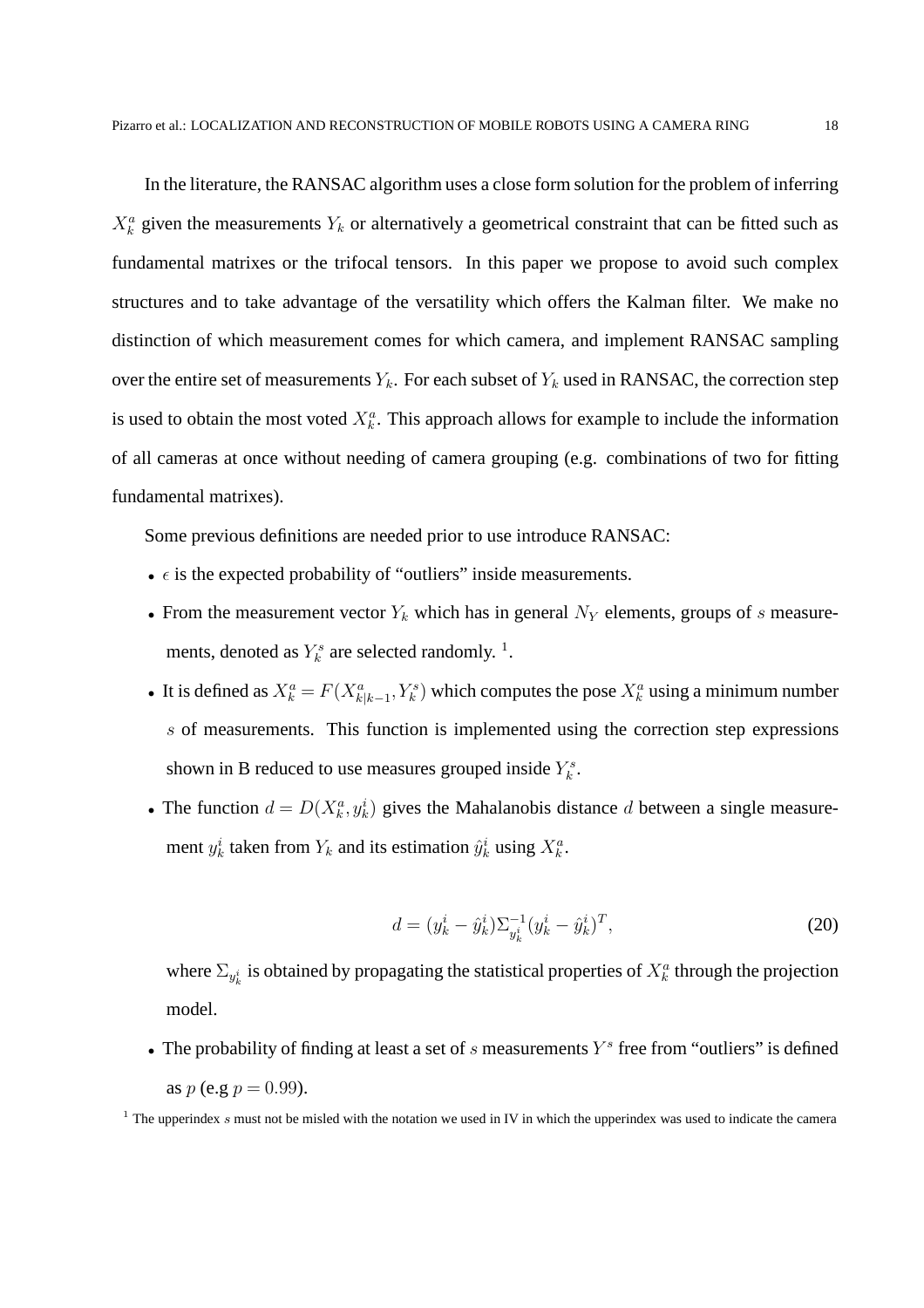- $N_{in}$  is the number of correct correspondences associated to a model  $X_k$
- $N_{in}^{\text{best}}$  as the biggest number of inliers found in a set of correspondences associated to the best solution for  $X_{best}^a$ .
- The number of iterations  $N^{it}$ , necessary to achieve p has a close form:

$$
N^{it} = \frac{\log(1-p)}{\log(1-(1-\epsilon)^s)}
$$
\n(21)

Finally the general RANSAC method is presented in Algorithm 1:

## **Algorithm 1** RANSAC

1:  $N^{it} = 0$ ,  $N_{in}^{best} = 0$ ,  $X_{best}^{a}$ ,  $N = 1$ ,  $p = 0.99$ .

- 2: **while**  $N^{it} < \min(N, N_{max}^{it})$  **do**
- 3: Random sampling of  $y^1, \dots, y^N$  to obtain a set  $Y^s$  with s elements.
- 4: A model hypothesis is obtained  $X = g_d(Y^s, X^a)$  and the set  $Y^{in} = \{m_i | |g(X, y^i, M^i)|$  <  $d_{max}$  with size  $N_{in}$ .

5: if 
$$
N_{in} > N_{in}^{best}
$$
 then

6: 
$$
X_{best}^a = X^a, \epsilon = N_{in}/N.
$$

7: 
$$
N^{it} = \frac{\log(1-p)}{\log(1-(1-\epsilon)^s)}
$$

- 8: **end if**
- 9:  $N^{it} = N^{it} + 1$

## 10: **end while**

The number of measurements s used to randomly sample  $Y_k$  is defined to be  $s = 4$  as this is the minimum required to compute the pose of a 3D object using image measurements.

## VI. RESULTS

Our proposal is tested using synthetic generated data and real images taken in a room with four cameras.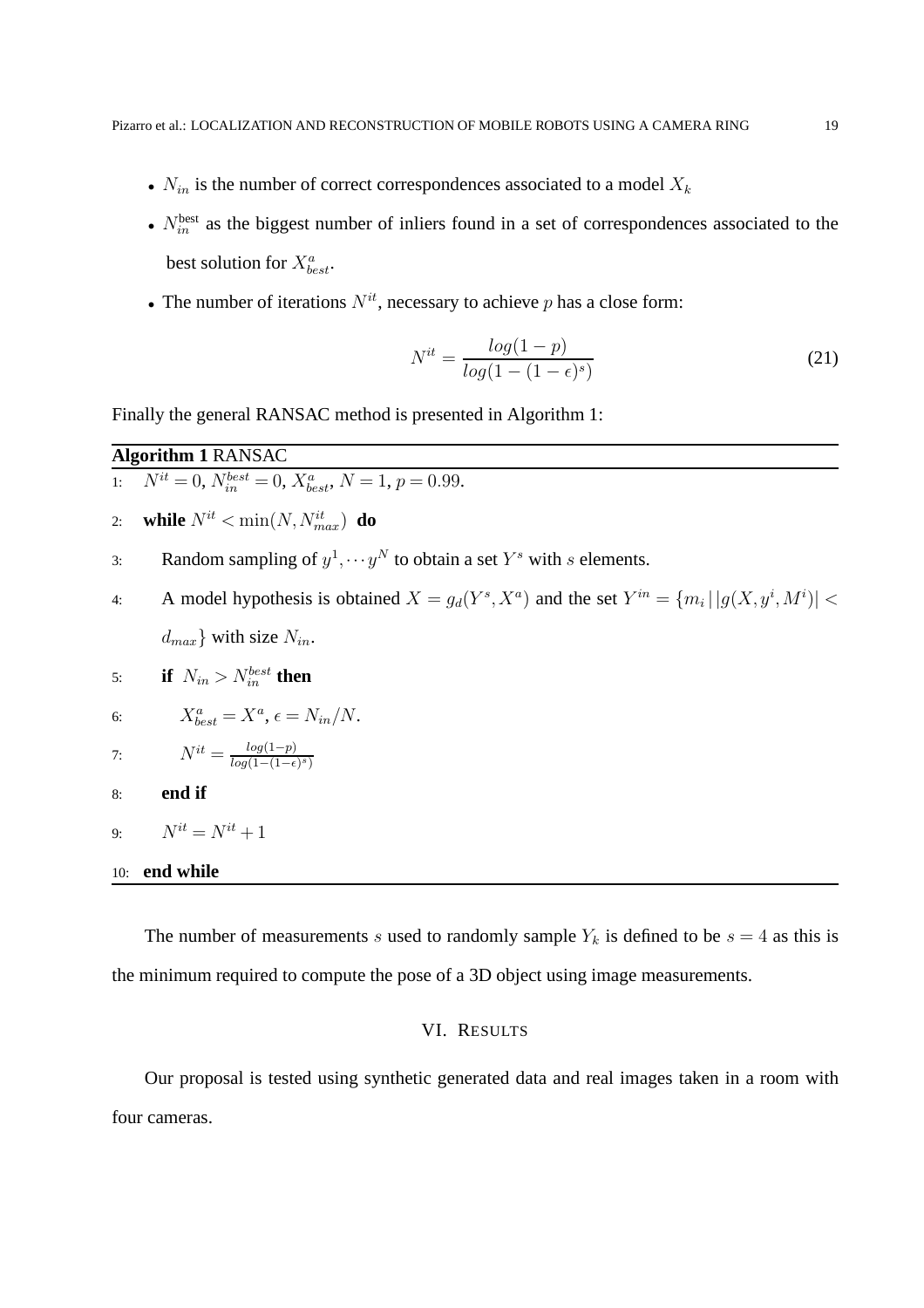#### *A. Synthetic data*

The synthetic data is generated artificially according to the conditions which will be encountered in a real configuration. A maximum of  $N_c = 8$  cameras are situated approximately forming a rectangle of  $2m \times 3m$  as it is shown in Fig. 4. The robot's geometry is formed by a set of points randomly distributed inside a cylindrical volume of half a meter of radius and one meter height. The robot follows a differential motion model over the ground plane, ruled by its angular  $\omega_k$  and linear speed  $v_k$  encoded in  $U_k = (\omega_k({}^o/s), v_k(mm/s))^T$ . The vector  $U_k$  is affected by a motion noise with covariance  $\Sigma_w = diag(\sigma_v^2 = 1, \sigma_\omega^2 = 10)$  The pose of the robot is thus composed of the 2D position in the ground plane  $(x_k, y_k)$  and the single orientation angle  $\theta_k$ . The measurement noise is fixed to  $\Sigma_V = 10 \cdot I_{2 \times 2}$ . The intrinsic parameters of each camera are variations of those encountered in a low cost sensor with  $640 \times 480$  pixels of resolution with a CCD sensor of  $1/3''$ size and a optic with a focal length of  $6mm$ . The trajectory described by the robot consists of a circumference of radius 2m′ which takes place inside the common area viewed by the cameras. Both the initialization and online experiments run using such trajectory, so that we can compare the accuracy in fair circumstance.



Fig. 4. Distribution of cameras and robot's trajectory used to generate synthetic data.

The experiments are divided on those dedicated to the initialization method proposed and those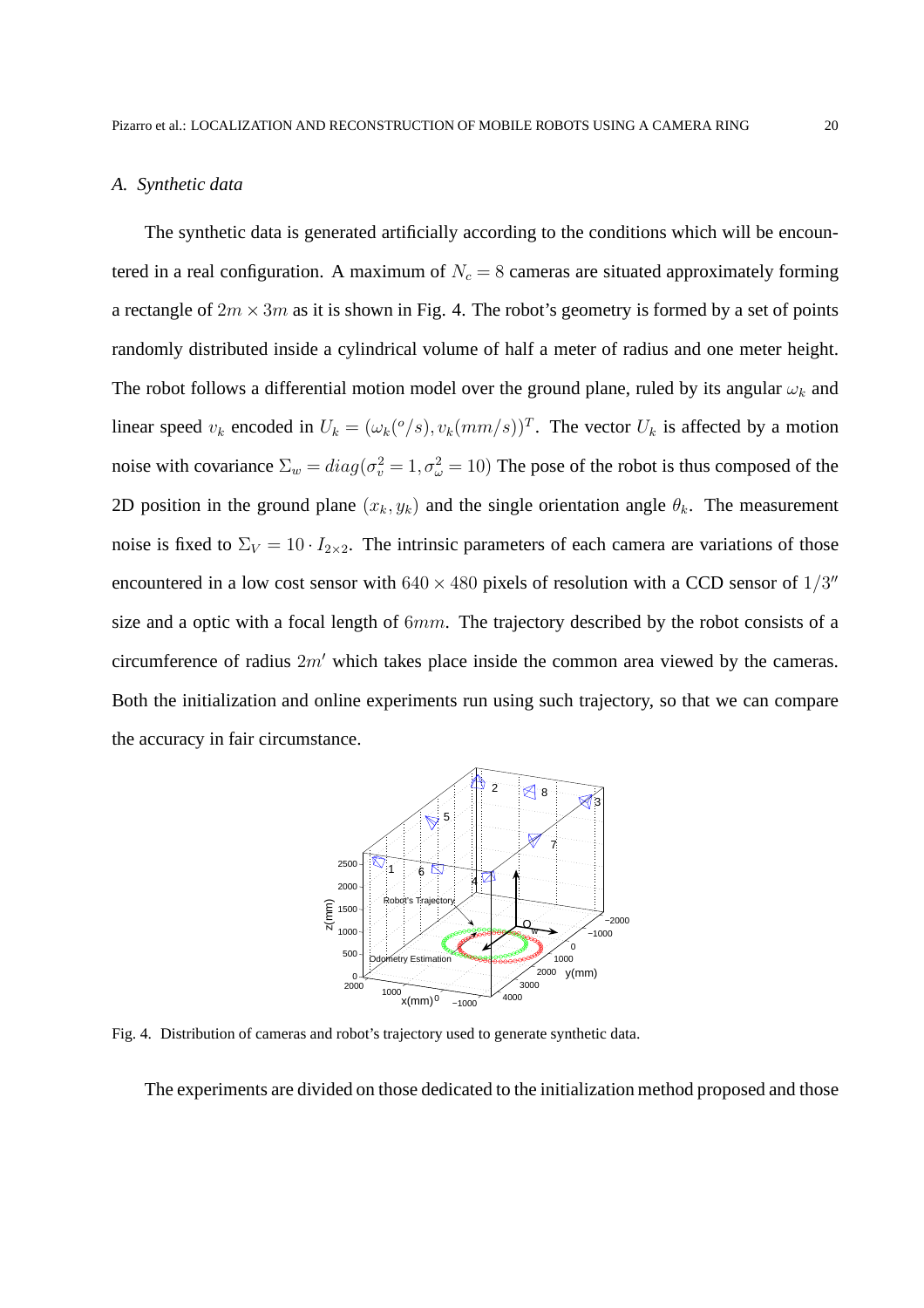used to test the online algorithm.

#### A.1 Initialization method

In this experiments we consider that each camera n observes a number  $N_n = 6$  points from the robot's structure. The trajectory is downsampled, so that  $K = 50$  positions. We observe that adding more time samples does not achieve better accuracy.

The following experiments are proposed:

- Error in pose (Fig. 6.a) and geometry (Fig. 6.c) versus % of outliers in the measurements.
- Error in pose (Fig. 6.b) and geometry (Fig. 6.d) versus % of outliers in the measurements, when the robust cost function is used.
- Error in pose (Fig. 5.e) and geometry versus (Fig. 6.f) % of the circular path made.



Fig. 5. Experiments of the initialization method using synthetic data.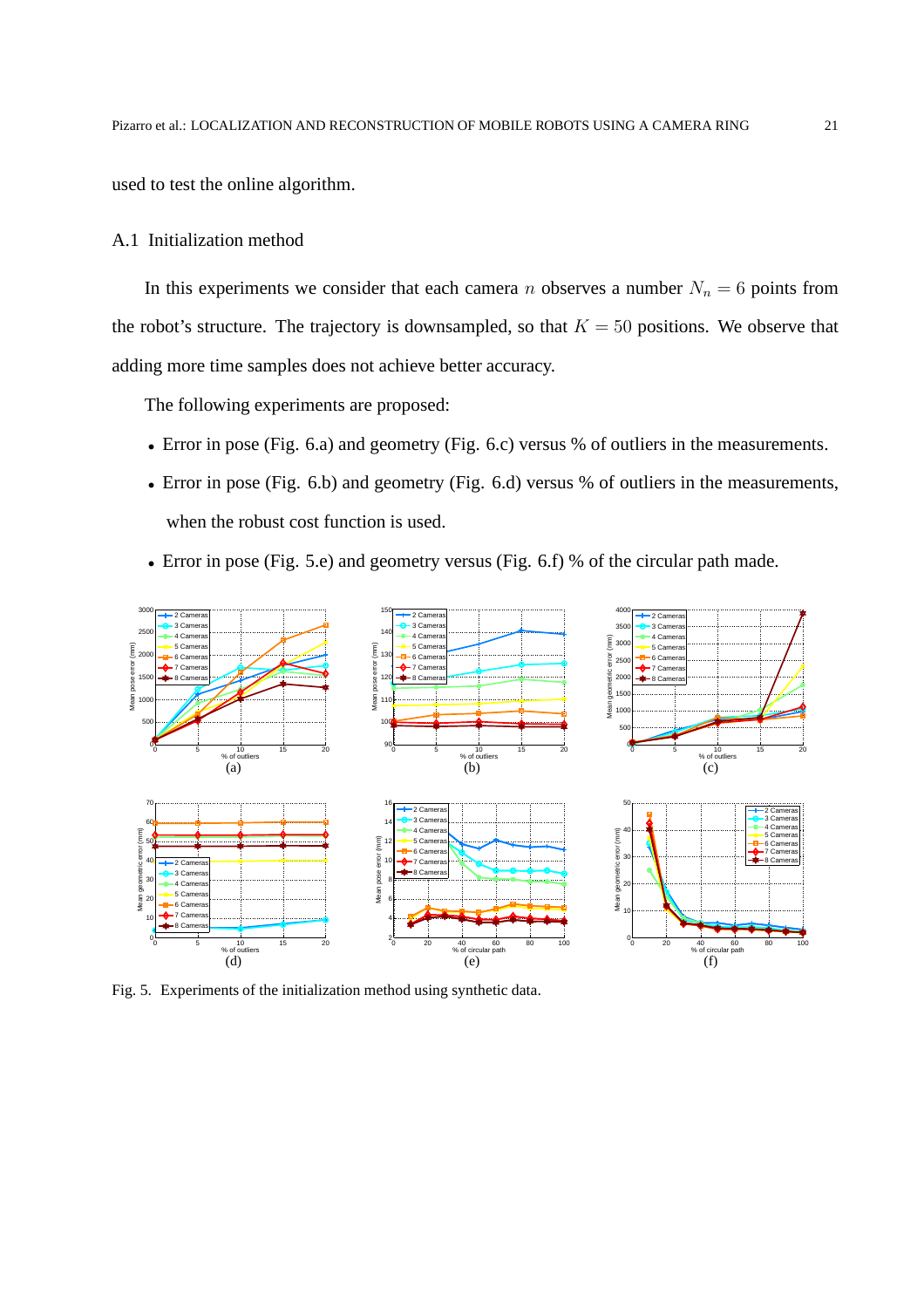#### A.2 Online method

The robust approach of the initialization algorithm is used to set up the pose and geometry

 $X_K^a$ . The online algorithm covers the circular path starting were the online algorithm ended.

The following experiments are proposed:

- Error in pose and geometry versus % of outliers without robust layer. (Fig. 6.a)
- Error in pose and geometry versus % of outliers. (Fig. 6.b)
- Error in pose and geometry versus time. (Fig. 6.c)



Fig. 6. Experiments of the online method using synthetic data.

## *B. Real Results*

The real experiment is compound of four cameras (see Fig. 7.c), filling the same area showed in the initialization, and a mobile robot which presents also the same kind of motion model used for the synthetic data. In Fig. 7.a, Fig. 7.b, Fig. 7.d and Fig. 7.e, the projection of the threedimensional model (Fig. 7.d) obtained from the robot is shown on each of the four cameras.

In Fig. 8 the trajectory obtained using our proposal is shown, compared to the one obtained using odometry from the robot, which is highly noisy. Using a manual annotation procedure, it has been assessed that the estimation given by our proposal is not biased in the whole trajectory.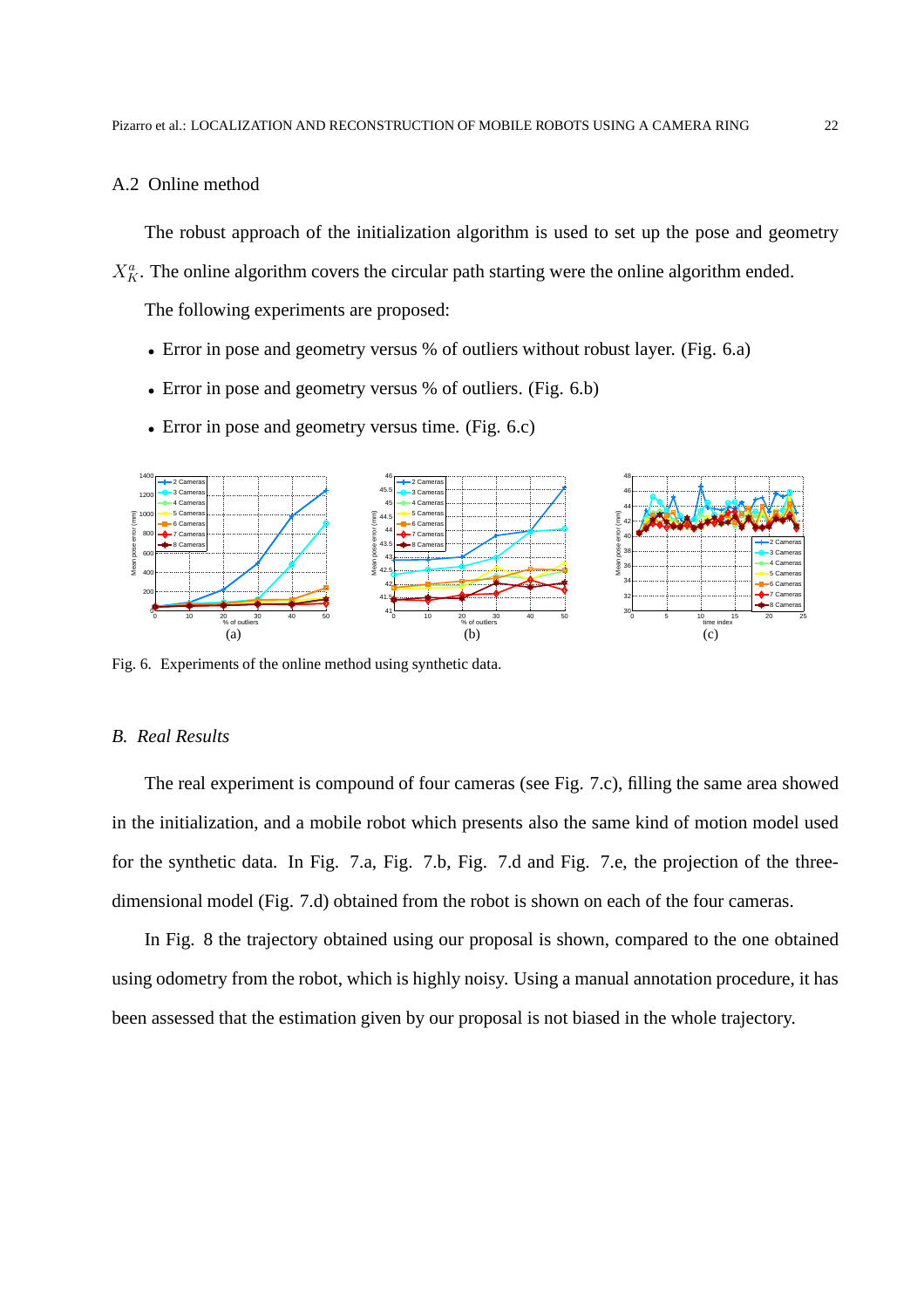

Fig. 7. Experiments of the initialization method using real data.



Fig. 8. Comparison between the online estimation and the odometry system.

# VII. CONCLUSIONS

This paper has proposed a system that achieves robot localization using several cameras without needing invasive beaconing on the robot or supervised learning tasks. Compared to the single camera solution, proposed in [19], which this paper extends, the usage of several cameras allows to avoid the needed of using odometry systems in the robot in any stage of the algorithm, which reduces the required knowledge from the object to localize.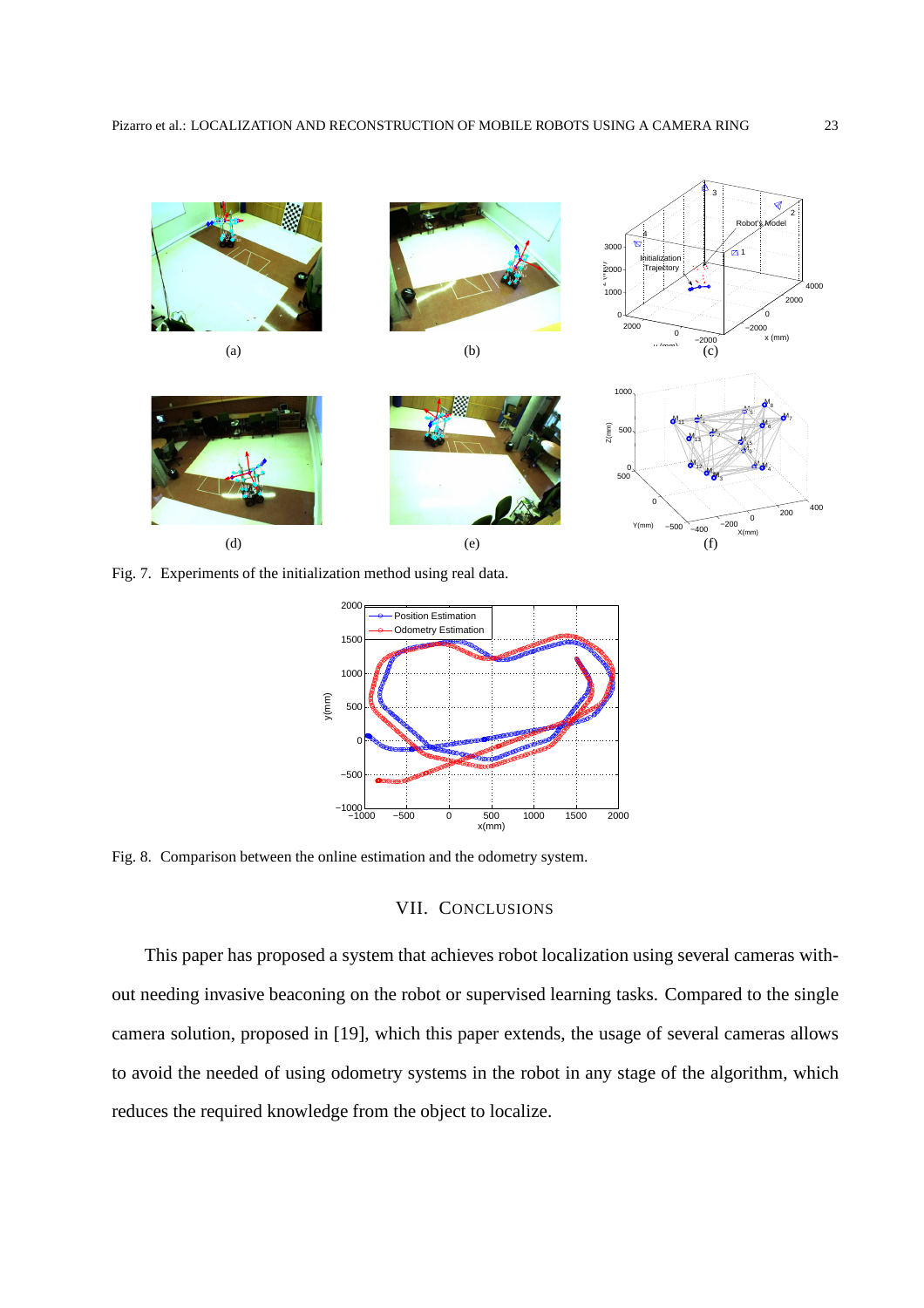The two steps which compound the system, initialization of robot's pose and geometry, and the online process are designed so that they are robust against the inclusion of outliers in the algorithm, which is of importance to achieve a reliable solution.

The tests using synthetic data show that the more the cameras, the better in general becomes the algorithm in terms of accuracy in both geometry and pose estimation. The algorithm is tested using in real conditions, performing the localization of a robot using four cameras inside a room. Using visual inspection , the solution do not present bias in a long trajectory and behaves well even when the object is far from the cameras. Our proposal shows promising results as a reliable robot localization system, but also any other rigid object. The extension to tackle multiple robots is quite straightforward using our approach, as the robust layers allows to efficiently remove measurements that do not behave like individual rigid objects.

#### **REFERENCES**

- [1] A. Pentland, "Smart rooms," *Scientific American*, 1996.
- [2] H. Hashimoto, J.H. Lee, and N. Ando, "Self-identification of distributed intelligent networked device in intelligent space," *Robotics and Automation, 2003. Proceedings. ICRA'03. IEEE International Conference on*, vol. 3, 2003.
- [3] J.H. Lee and H. Hashimoto, "Controlling mobile robots in distributed intelligent sensor network," *Industrial Electronics, IEEE Transactions on*, vol. 50, no. 5, pp. 890–902, 2003.
- [4] P. M. Newman and J. J. Leonard, "Consistent convergent constant time SLAM," in *Proceedings of the International Joint Conference on Artificial Intelligence*, 2003.
- [5] A. J. Davison, "SLAM with a single camera," in *Workshop on Concurrent Mapping and Localization for Autonomous Mobile Robots, in conjunction with ICRA*, 2002.
- [6] Y. Hada, E. Hemeldan, K. Takase, and H. Gakuhari, "Trajectory tracking control of a nonholonomic mobile robot using igps and odometry," in *Multisensor Fusion and Integration for*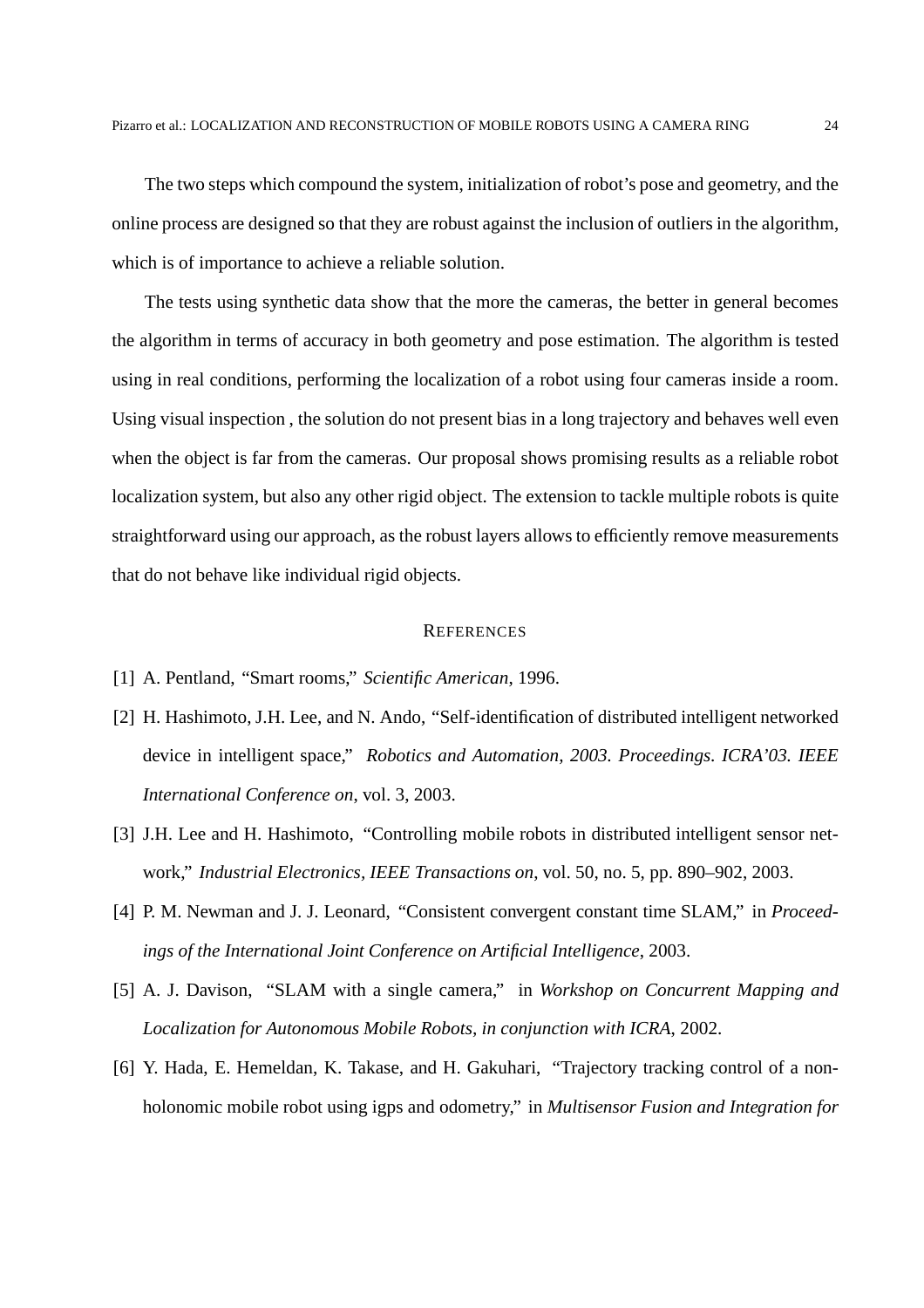*Intelligent Systems, MFI2003. Proceedings of IEEE International Conference on*, 30 July-1 Aug. 2003, pp. 51–57.

- [7] I. Fernández, M. Mazo, J.L. Lázaro, D. Pizarro, E. Santiso, P. Martín, and C. Losada, "Guidance of a mobile robot using an array of static cameras located in the environment," *Autonomous Robots*, vol. 23, no. 4, pp. 305–324, 2007.
- [8] Kazuyuki Morioka, Xuchu Mao, and Hideki Hashimoto, "Global color model based object matching in the multi-camera environment," in *Intelligent Robots and Systems, 2006 IEEE/RSJ International Conference on*, Oct. 2006, pp. 2644–2649.
- [9] Jaeyong Chung, Namgyu Kim, Jounghyun Kim, and Chan-Mo Park, "Postrack: a low cost real-time motion tracking system for vr application," in *Virtual Systems and Multimedia, 2001. Proceedings. Seventh International Conference on*, Oct 2001, pp. 383 – 392.
- [10] T.Sogo, H.Ishiguro, and T.Ishida, "Acquisition of qualitative spatial representation by visual observation," in *IJCAI99*, 1999.
- [11] Eckhard Kruse and Friedrich M. Wahl, "Camera-based observation of obstacle motions to derive statistical data for mobile robot motion planning.," in *ICRA*, 1998, pp. 662–667.
- [12] Adam Hoover and Bent David Olsen, "Sensor network perception for mobile robotics.," in *IEEE International Conference on Robotics and Automation ICRA'00*, 2000, pp. 342–347.
- [13] Peter Steinhaus, Marcus Ehrenmann, and Rdiger Dillmann, "Mephisto. a modular and extensible path planning system using observation," *Lecture Notes in Computer Science*, vol. 1542, pp. 361–375, 1999.
- [14] D. Nister, "Preemptive RANSAC for live structure and motion estimation," *Machine Vision and Applications*, vol. 16, no. 5, pp. 321–329, 2005.
- [15] AW Fitzgibbon and A. Zisserman, "Automatic 3D model acquisition and generation of new images from video sequences," *Proceedings of European Signal Processing Conference*, pp.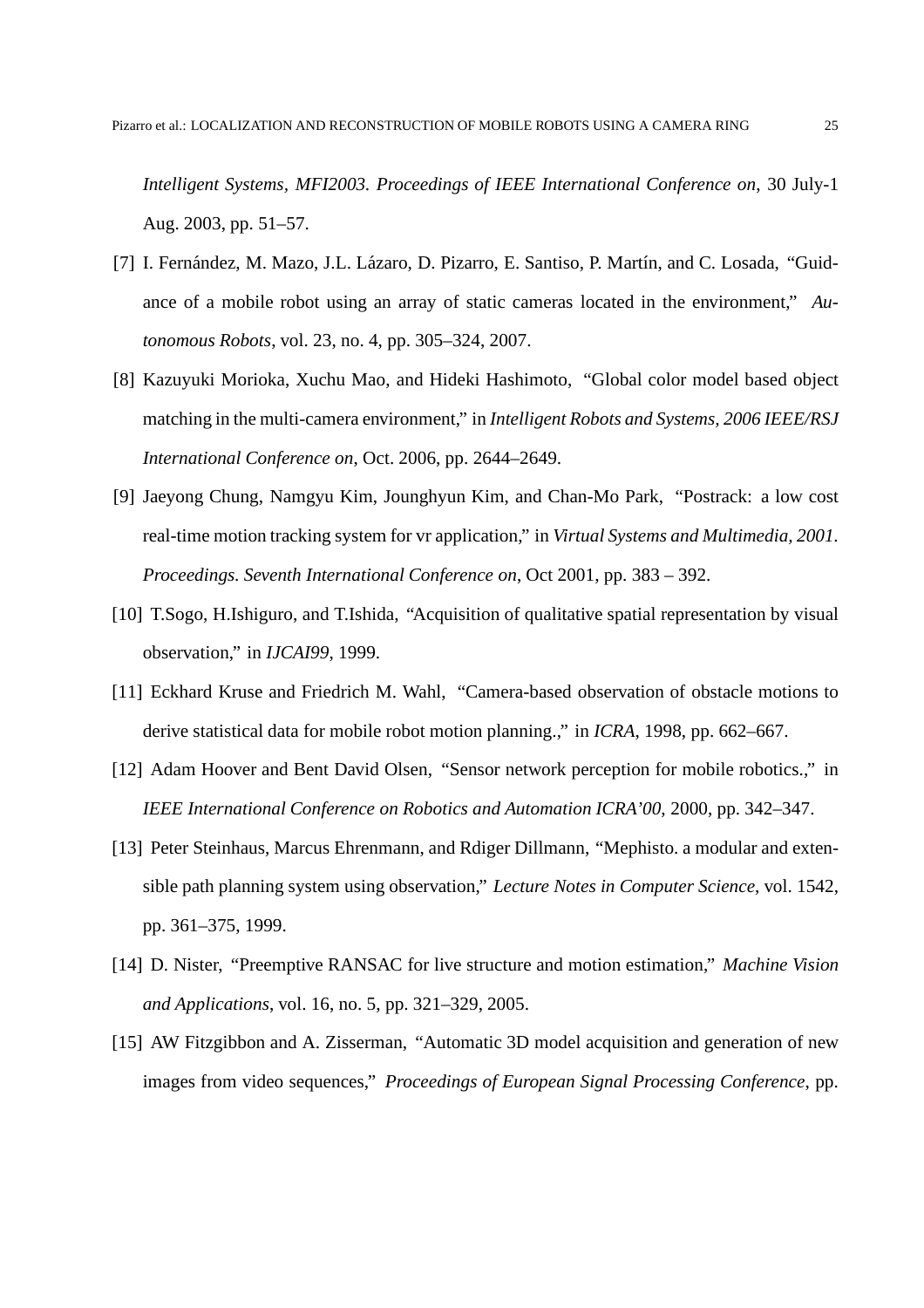1261–1269, 1998.

- [16] F. Schaffalitzky and A. Zisserman, "Multi-view matching for unordered image sets, or How do I organize my holiday snaps?," *Proc. ECCV*, vol. 1, pp. 414–431, 2002.
- [17] Iryna Gordon and David G. Lowe, *Toward Category-Level Object Recognition*, chapter What and where: 3D object recognition with accurate pose, pp. 67–82, Springer-Verlag, 2006.
- [18] R. Szeliski and SB Kang, "Recovering 3D shape and motion from image streams using nonlinearleast squares," *Computer Vision and Pattern Recognition, 1993. Proceedings CVPR'93., 1993 IEEE Computer Society Conference on*, pp. 752–753, 1993.
- [19] Daniel Pizarro, Enrique Santiso, Manuel Mazo, and Marta Marron., "Pose and sparse structure of a mobile robot using an external camera," in *Proceedings of the IEEE International Symposium on Intelligent Signal Processing*, 2007, pp. 389–394.
- [20] Jianbo Shi and Carlo Tomasi, "Good features to track," in *1994 IEEE Conference on Computer Vision and Pattern Recognition (CVPR'94)*, 1994, pp. 593 – 600.
- [21] David G. Lowe, "Distinctive image features from scale-invariant keypoints," *International Journal of Computer Vision*, vol. 60, no. 2, pp. 91–110, 2004.
- [22] H. Moravec, *Robot Rover Visual Navigation*, Ann Arbor, Michigan: UMI Research Press, 1981.
- [23] C. Harris and M. Stephens, "A combined corner and edge detector," in *Fourth Alvey Vision Conference*, Manchester, 1988.
- [24] David G. Lowe, "Object recognition from local scale-invariant features," in *International Conference on Computer Vision*, Greece, September 1999, pp. 1150–1157.
- [25] V. Lepetit, L. Vacchetti, D. Thalmann, and P. Fua, "Fully automated and stable registration for augmented reality applications," *Mixed and Augmented Reality, 2003. Proceedings. The Second IEEE and ACM International Symposium on*, pp. 93–102, 2003.